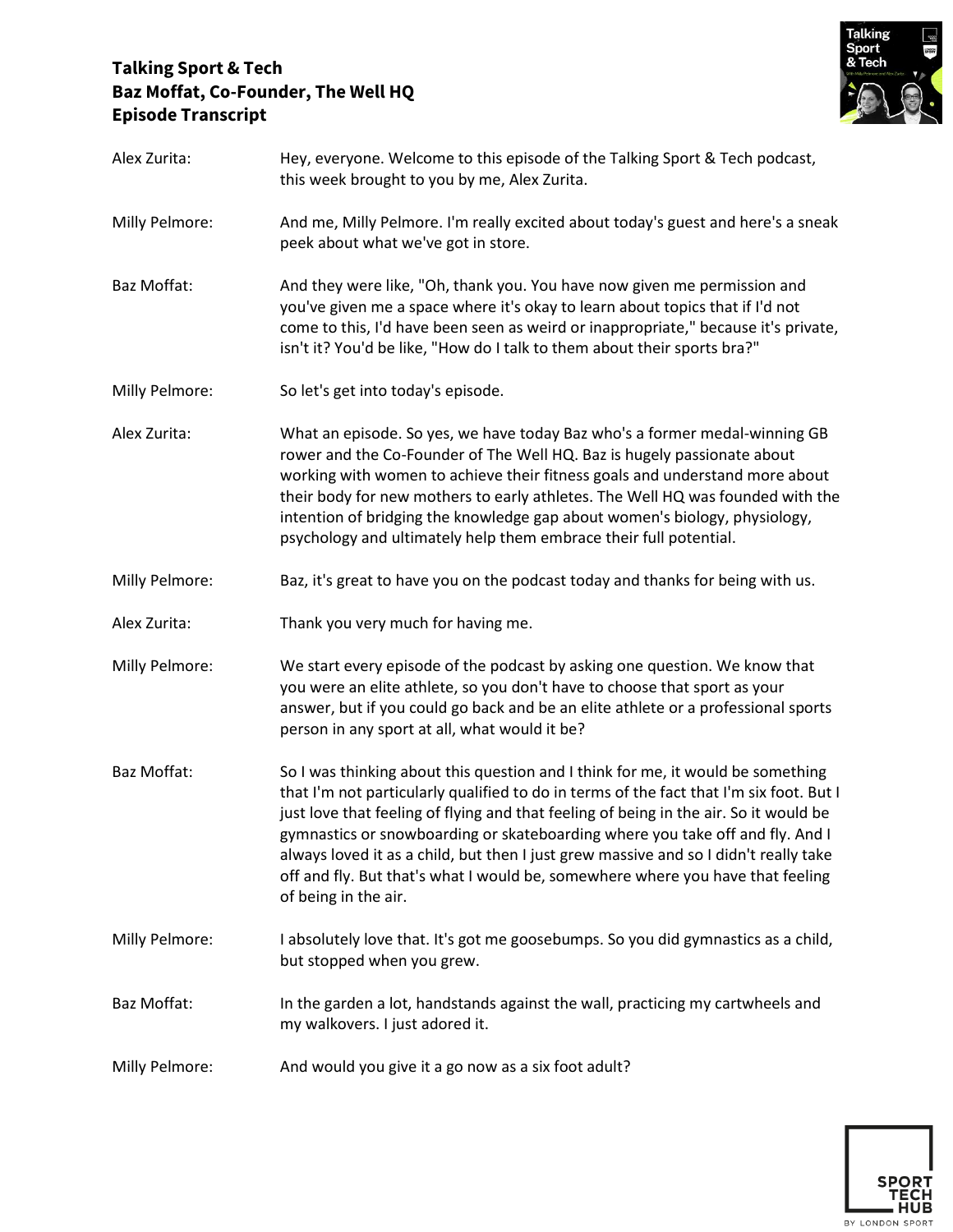

Baz Moffat: I think I believe I am physically very capable. When you actually try and do it, it's a whole different ballgame, isn't it? When you're a little bit older and you've got a bigger body and you've had children, yeah.

Milly Pelmore: I think something like snowboarding where they do all of these incredible things, to learn that as an adult, I can't imagine how to even start.

Baz Moffat: They look amazing, don't they? It looks so effortless. And that's the feeling that I would love to have.

- Milly Pelmore: Brilliant.
- Alex Zurita: I did a little bit of reading, I'm fascinated by that. The undertone within all of that is a challenge, right? There is like, "I want to do something that I almost feel like is a little bit out there." And I read at four-years-old, there's a story of six lifeguards around a pool on red alert, I think the word is, because you're about to do a length. I mean I've got two girls and they're just starting that journey of learning and it's a life skill, right? But talk me through that. I'm interested because there's the undertone around just wanting to really challenge yourself.
- Baz Moffat: So that story, my granny taught me how to swim and she used to give me a penny a stroke, and I was very motivated by money from a very young age. But then by the time I got to a width, she changed the deal and it's like, "Okay, I'm not counting the strokes anymore. If you do a length, you get a pound." And I was like, "A pound, that is extraordinary. That's so much money." And so I didn't care how I got to the end of that pool, I was going to get to the end of that pool and it was just inside me. It's just what happened. And I think that I've always had that and I've always said, "Oh, I'm going to do this," and worked out a way to do it.
- Alex Zurita: Do you feel thinking about transitioning from an elite athlete? So again at 22, you made the team. Then you are in world championships and training in and around that environment. Is that something a skill or a part of you that you feel supported you getting into that? You got into rowing at a later stage too, right? And then I'm always then fascinated on what happens thereafter. So do you start thinking about, Look, my lifespan as an elite athlete is X and I need to think about what happens thereafter? Or is it just one challenge at a time?
- Baz Moffat: Yeah, I think it's one challenge at a time. And if I look at the things that I've achieved in life, I've never gone out to achieve that from the start, if that makes sense. So, I've almost got into something and then really got into it and then gone, "Oh, how far can I take this?" And I think that that's with everything that I've done. I don't go in saying, "I want to be an international athlete." I don't go in saying, "I want to get a really good degree. Didn't go in saying, I want to set up an amazing business." And I don't know whether that's giving me, my psychology, not being prepared to go all in at the start and then just saying, oh, we'll just give it a go. So it gives me a way of backing off if it doesn't go right.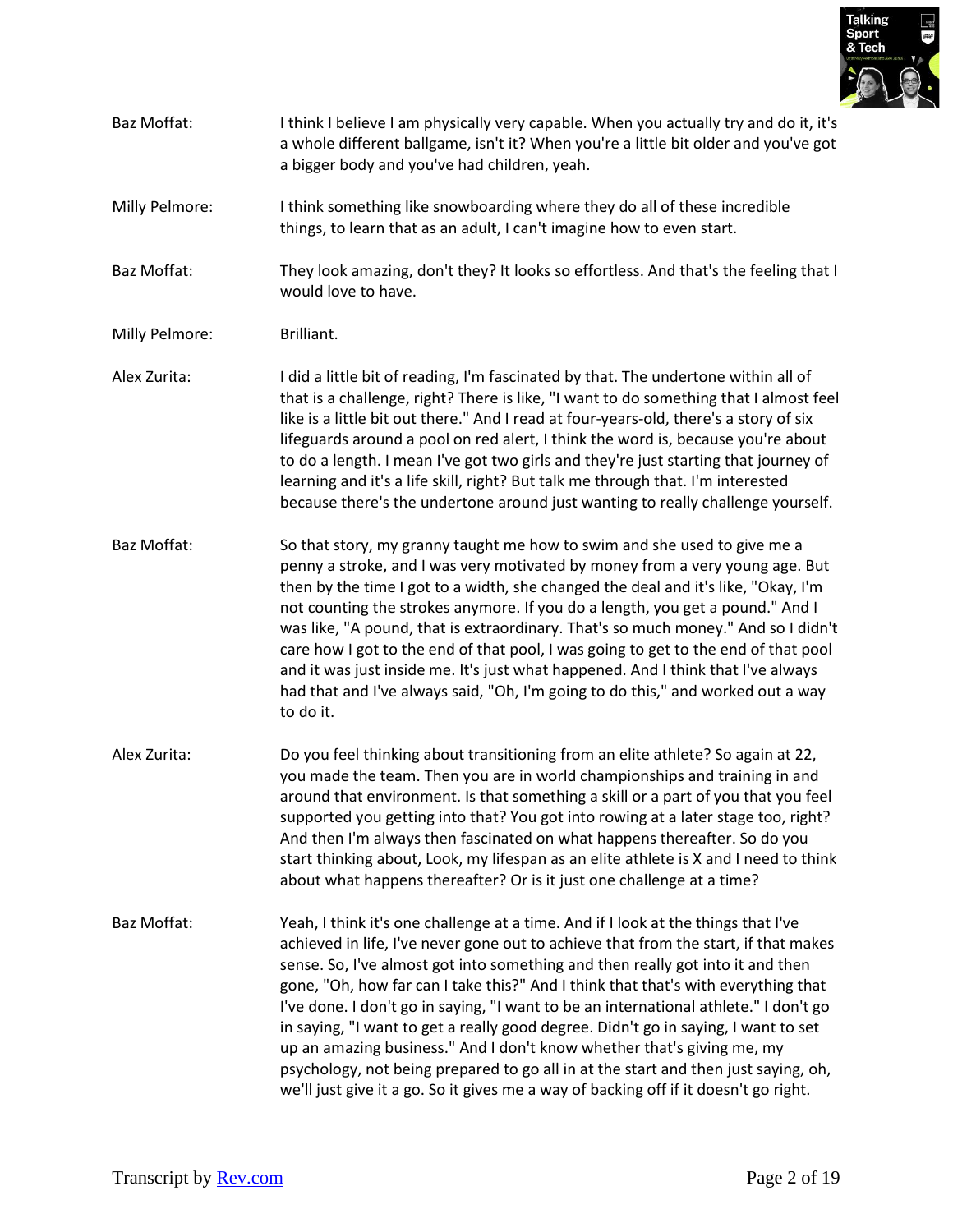

| Baz Moffat:  | But it's also, specifically with rowing, I'd got to London as a graduate and just<br>wanted to meet new people. And I thought my international opportunity to be a<br>sports person that ship had sailed. I think athletics, as a child, really wanted<br>desperate to get international representation. And didn't I thought, oh, I'm<br>done. I'm I've got to grow up now, I'm 22. And so I thought, oh, well let's just do<br>sport for fun. Let's see if I can do that. Having never done sport for fun in my<br>life. It's like, let's just see if I can make this fun. And I did, but then I thought, oh,<br>I'm getting quite good at this now, maybe I can do this. And that's when I went<br>for it.                                                                                                                                                                                                                                                                  |
|--------------|--------------------------------------------------------------------------------------------------------------------------------------------------------------------------------------------------------------------------------------------------------------------------------------------------------------------------------------------------------------------------------------------------------------------------------------------------------------------------------------------------------------------------------------------------------------------------------------------------------------------------------------------------------------------------------------------------------------------------------------------------------------------------------------------------------------------------------------------------------------------------------------------------------------------------------------------------------------------------------|
| Alex Zurita: | And at what stage are you thinking about then transitioning to Baz as a<br>entrepreneur business woman, coach?                                                                                                                                                                                                                                                                                                                                                                                                                                                                                                                                                                                                                                                                                                                                                                                                                                                                 |
| Baz Moffat:  | Yeah, so I was on the team learning my craft, if you like. And then I got onto the<br>full British team at 25. So I've, I essentially had one Olympiad in me because I<br>was only just on the team. It's not like I came in and was a household name. I<br>was hanging onto that last spot. So I knew that I wanted to do a lot more with<br>my life. And I was like, "I've been an international athlete. I've loved it, but I'm<br>kind of done. I need to be done by 30 because I need to set up a career, and all<br>that kind of stuff." And I feel that if I work for myself, I'm in the driving seat.<br>Before I'd started rowing, I had got a graduate job at a massive corporate and I<br>hated every minute, literally every minute of it. From minute one of walking into<br>the building, I was like, "what is this?" And I think that because of that<br>experience of being part of a big organization, I was like, "oh, I need to just do<br>this on my own." |
| Alex Zurita: | And talk me through as opposed to passion behind The Well HQ. So there is<br>obvious, I suppose, reasoning in terms of your experience as a woman, your<br>experience as an elite athlete, your experience of potentially lived experiences<br>around how maybe coaches that support network around you, maybe lack the<br>knowledge to support you more or maybe had it. And maybe you wanted to<br>sort of get a little bit of that into everyone else. So, what is the inspiration<br>behind the business?                                                                                                                                                                                                                                                                                                                                                                                                                                                                  |
| Baz Moffat:  | So after rowing, I went into personal training. And I had a reasonably successful<br>personal training business where I coached people one to one. And I kind of<br>enjoyed it and it was good. And then I went more into pelvic floor coaching and<br>women's health. And again, pretty successful business. I had two really young<br>children, so it was really good to do my PT and be with the children. And it was<br>great. Again, I'd set this goal in mind. I'd said as soon as my youngest gets into<br>reception, I want to be in a place to push the button. I don't what button I'm<br>going to push, but I want to go big with something. And in the meantime, I'm<br>just going to learn my craft and I'm going to get really good at working with<br>people and understanding women and all the issues that they're facing. And so<br>this was kind of like a manifestation.                                                                                   |
| Baz Moffat:  | I just had this out in the world that I was going to go big but I didn't have a path.<br>I didn't have a set way that I was going to get there. I was just open to this                                                                                                                                                                                                                                                                                                                                                                                                                                                                                                                                                                                                                                                                                                                                                                                                        |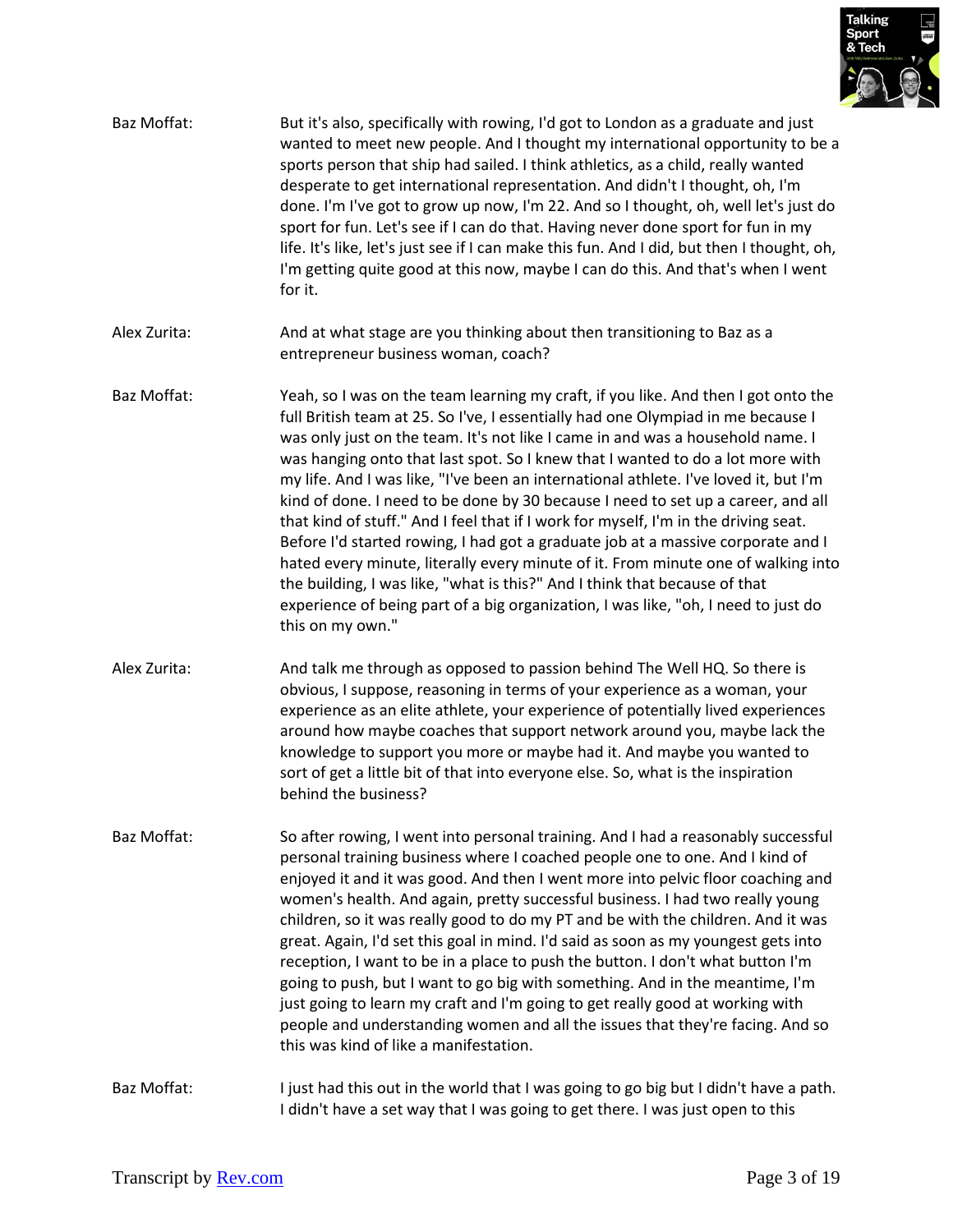

|              | happening. And Cooper became three and then he became four and I'm like,<br>"Oh, he's going to be in reception soon. It doesn't take long." And so I was like,<br>right, I just need to start looking around, looking at what's going on. My sort of<br>philosophy with everything is surround yourself with brilliant people. And it<br>doesn't really matter why they're brilliant or what they're brilliant at, but that<br>energy that brilliant people have. Even if you don't feel necessarily in a<br>confident or brilliant space, it just rubs off on you and you'd see what's possible<br>or you get invited to things. Or I just started surrounding myself with people<br>that inspired me. And being open to what potentially I could do.                                                                                                                                                      |
|--------------|-------------------------------------------------------------------------------------------------------------------------------------------------------------------------------------------------------------------------------------------------------------------------------------------------------------------------------------------------------------------------------------------------------------------------------------------------------------------------------------------------------------------------------------------------------------------------------------------------------------------------------------------------------------------------------------------------------------------------------------------------------------------------------------------------------------------------------------------------------------------------------------------------------------|
| Baz Moffat:  | And I thought what I'm doing on one to one? I'm doing the same stuff. Literally<br>every single session I do with anybody is pretty much the same. We need to get<br>this content to a bigger audience and I need a platform away, a business to<br>support me to do this. And that was my individual motivation to get The Well<br>organized and set up.                                                                                                                                                                                                                                                                                                                                                                                                                                                                                                                                                   |
| Alex Zurita: | Before a dive into The Well, want to pick up on that aspect of surrounding<br>yourself by great people. And as other guests have said it on the podcast. If you<br>hear a lot of really good leaders, that's the common phrase as well around,<br>don't have any fear that there might be people around you that are not more<br>than you actually, that's a great theme. You might have one or two key<br>expertise that you can really zoom into and then let others thrive in their own<br>environments and their own expertise and pull out their own knowledge and<br>lived experiences. Two questions, the importance of your co-founders. So if I am<br>a listener that is an entrepreneur and maybe looking for co-founders or have a<br>co-founding team. The importance of that surrounding network, but also you<br>are a sibling, a woman, a mother. So how do you balance all of that as well? |
| Baz Moffat:  | Yeah, I'm going to answer a third question as well, which you haven't even<br>asked me, but                                                                                                                                                                                                                                                                                                                                                                                                                                                                                                                                                                                                                                                                                                                                                                                                                 |
| Alex Zurita: | Go for it.                                                                                                                                                                                                                                                                                                                                                                                                                                                                                                                                                                                                                                                                                                                                                                                                                                                                                                  |
| Baz Moffat:  | I have always been really comfortable being the worst person in the room,<br>always. And I think I was the worst person in every single boat that I was in,<br>from the novice boat, right up to the GB boat. I was the worst novice, but it<br>didn't stop me. It was, I'm the worst novice, but I'll be the worst person in the<br>third eight and then the second eight and then the first eight, but it never<br>stopped me progressing. And I don't need to be the best person in the situation<br>that I'm in. What I do is I'm really comfortable being around people who are<br>brilliant. Because I'm like, well, I'm going to learn from them and I'm going to<br>use that to springboard to the next level.                                                                                                                                                                                      |
| Baz Moffat:  | And I'll just be the worst person at the next level. And I think everything I've<br>done I've had that approach. When it comes to the co-founders of The Well, I<br>knew in a heartbeat. I knew in a heartbeat that they were the ones. So I met Dr.<br>Bella, first of all, who's a NHS GP. And for me it was finding the people that<br>could present, and could hold an audience, and could hold a space talking about                                                                                                                                                                                                                                                                                                                                                                                                                                                                                   |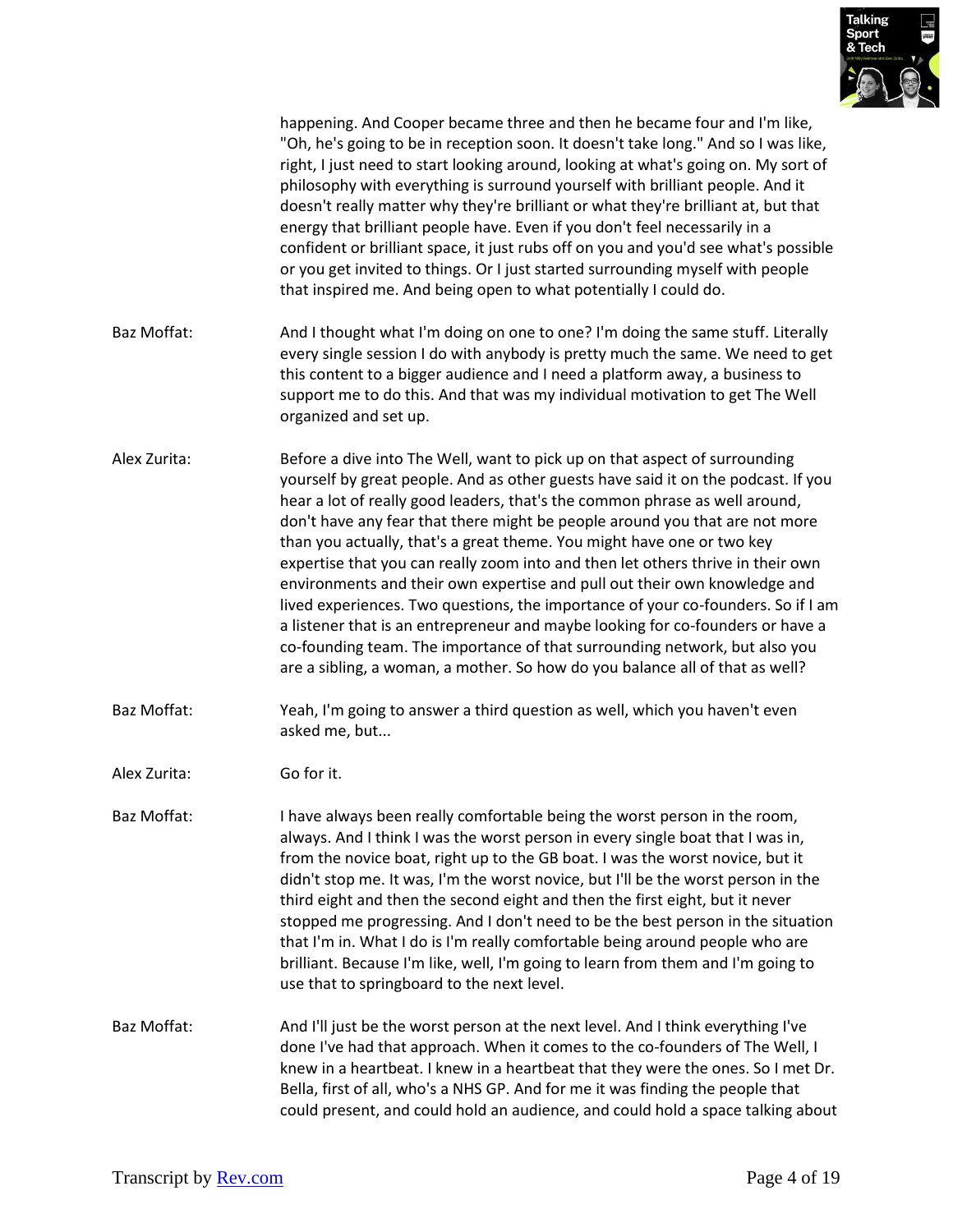

taboo topics, which is nonsense, but they are. What we talk about is to boo topics in a way that whoever was in that room felt comfortable. Because what I feel really passionately about, and we all do, is that it'd be very easy for us to be really ranty and shouty and put people on edge, not knowing what we know. And almost criticizing the audiences and the sports and the governing bodies and the coaches and the directors of sport and the teachers for not doing what we know they should be doing. But to find people that can bring in a new concept and then meet people where they're at and take them with you.

Baz Moffat: So I met Dr. Bella first and we started presenting on menopause together. And it was just an absolute no brainer that we were going to work together. And I didn't know at that stage that we were going to have a third person come along, but I was like, oh, this is it. Bella and I can take on menopause and we can do the medical bit and we can do the lifestyle bit and we can work collectively and provide everybody with this holistic offer. And that worked really well. And then I read about Emma in a Telegraph article and I was like, "Oh, I need to work with her." She's mentioning pelvic floor. I'm sure she's brilliant, but I'm pretty sure she's not brilliant at that. And I know that I can help her get better. And also she's an absolute expert and pioneering in the area of menstrual cycles and menstrual health.

- Baz Moffat: And I don't do that. And I'm like, "Oh, we've got Bella on menopause. We've got Emma on puberty. We've me in the middle." This is the dream team. So I connected with her and I said, "Right, let's put on a menstrual cycle workshop in Putney and let's just see how it goes." And I had no clue at this stage if she was good or not good, but I had room full. I had about 80, a hundred people in this room waiting to listen to her. And I've never been so nervous. I was like, oh my goodness, how is this going to go? And as soon as she opened her mouth, honestly, I cried. I was like, "We've got it. We've got the team." She was so good at what she was doing. And I've presented with many people, and I've presented with people that you almost have to carry.
- Baz Moffat: Like they're really knowledgeable. Don't get me wrong. They know everything, but they just can't hold a room. And I was like, this is it. We've got the gig. And so I said to them, I said, "Right, I've got a plan. Again, I don't really know what it's fully going to look like, but us three, we've got something special here." Because we've got the credibility from their academic backgrounds. Emma's PhD and work in academia, and with the Olympic and Paralympic teams. Bella's been in the NHS for 20 years working literally on the front line as an NHS GP. And as me with my background in elite sport, I was like, "this is a brilliant combination." And we all have absolutely the same values. We have totally different life experiences, but our values are, we need to educate women. And we're so genuine about that. And no one's going to change that.

Baz Moffat: So yeah, I think having those co-founders, and I always feel that with everything that you do, if things happen easily, and I don't mean easily by like sat at home doing nothing. But when you start putting the wheels in motion, if things start to happen easily, it's the right thing to do. So those co-founders were absolutely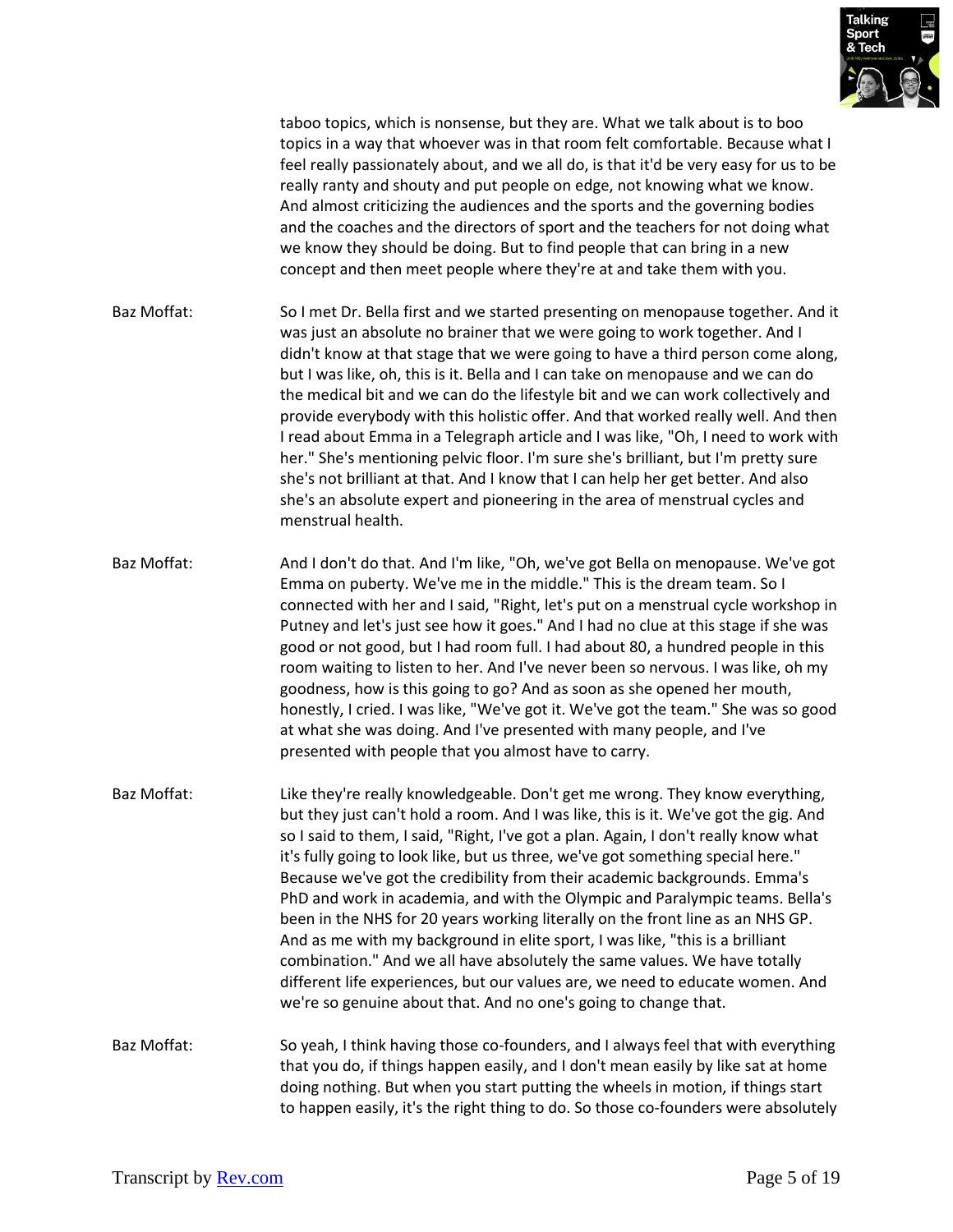

key. And the, how do I manage multiple roles? It's not easy, is it? It's not easy. I think because I came into this in my early forties. So it was really important to me not to be somebody that was always working. Right. So I've got two young boys. I love being a mom, but I really love working too. And if I wasn't working, I'd be a really rubbish mom. But when I'm with them, I genuinely want to be with them. And it's taken me a while to work out that balance and to work out...

Baz Moffat: So, if I'm working in town, it's like, when I arrive home at 5:00, 5:30, one step into the house, I am mum. I'm not like, "oh, I actually just needed to send this email or I need to check on something." I'm in it and on it and all them. And that's taken a while to work out that balance and work everything out. And I've just been on holiday with the boys. We've all been down to Cornwell and we had a brilliant time, but I didn't check my emails once. And I'm like what we're dealing with is not life or death. Things can wait. And I'm really strong on that. I don't want to expect people who work for me and with me to have a certain lifestyle and then me to be totally different. I am quite good at compartmentalizing stuff. And I'm quite good at having time off and not multitasking.

- Milly Pelmore: It's coming across quite strongly that you found those boundaries between work and home life. In the startup sector, it can be glamorized, the hustle. And there are people at opposite end of the spectrum. Some people would say work hard, graft hard. That's the only way you're going to achieve it. And there are others that perhaps go, my family is really important and I'm going to switch off the minute I walk through the door. What advice would you give to people setting up something about how to find out where their balance is. And I guess it is all very individual. Some people they might be in a very different life situation. Therefore, love the 3:00 AM working and want to work on the beach. But what advice would you give?
- Baz Moffat: Everyone is really, really different. And I think that if the hustle is dragging you down and it's dragging your family down or whoever you are caring for are looking after and no money's coming in. And I think you've got to be really realistic. And I think that's what we do really well. So the three of us are brilliant at making decisions. We make decisions really quickly. People are amazed when they're like, "Oh my God, you make decisions really quickly." And we and I are... We're quite good at just pausing and taking a step back and going realistically, where are we? How are things going? Sometimes you really are in it, and you are in a bad place. And that's kind of okay. And this next couple of weeks is going to be bloom and tough, but that's just got to be a stage that cannot be the chronic situation.
- Baz Moffat: I don't want my chronic situation to be all guns blazing. I want our normal to be totally manageable, to have a life, to be able to have time for myself, to care for myself and do physical activity and enjoy life. And when you are leading a business or you are in the world of sport, you have to have passion and you have to love things. And I've got quite a good radar of myself. And if I start finding people really annoying. Or I start finding situations, which should be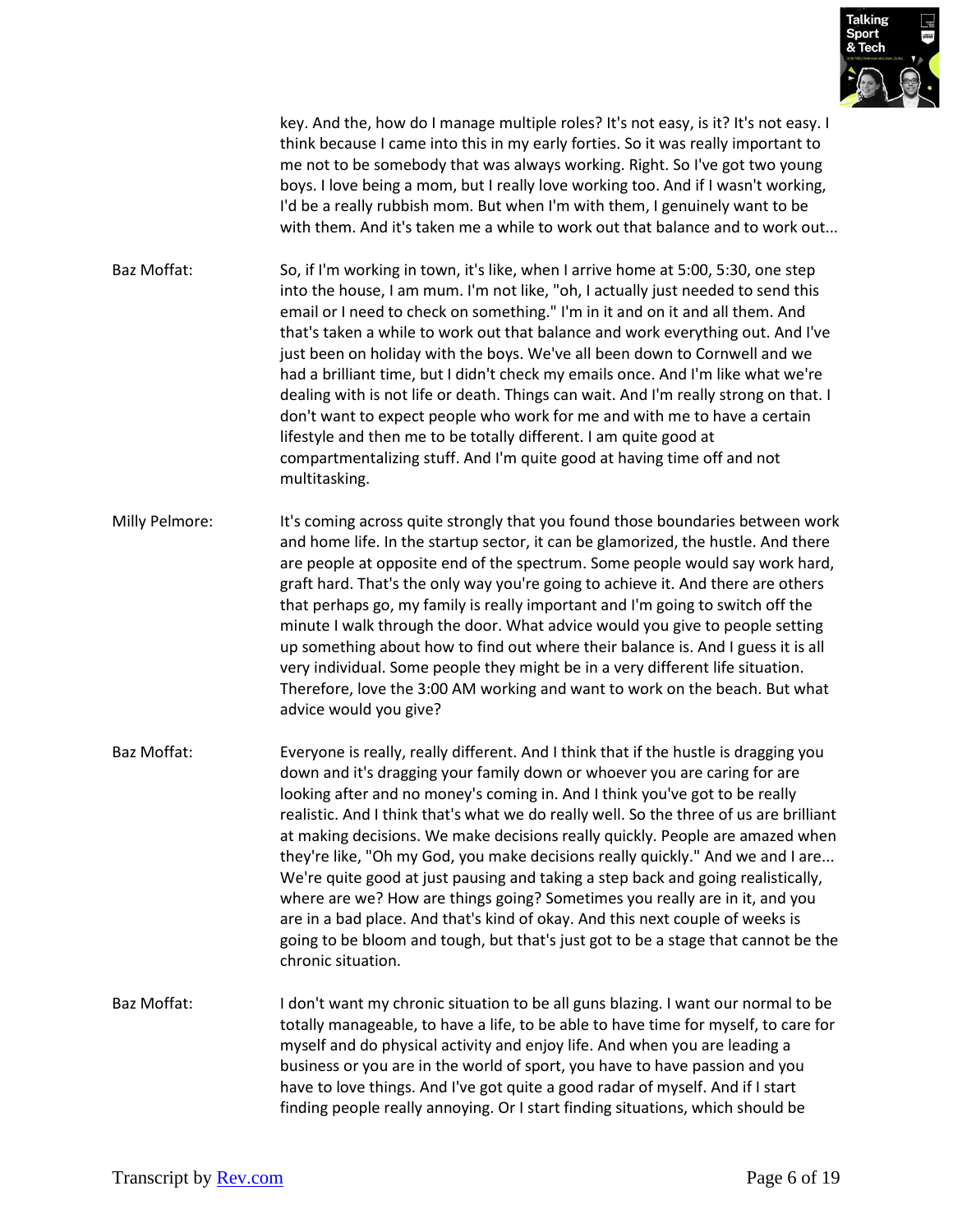

brilliant, boring, I'm like, the balance is off. And it's kind of on me to sort that out. Sometimes that takes a long time to sort out, but it is on me to sort out. Because if you are leading something or you are doing pioneering work in a sector, you've got to have the energy to drive it forward.

- Baz Moffat: And you can't fake that sustainably. You can fake it for a bit. Don't get me wrong. I've got a great game face. And before Christmas, my game face had gone. I was busted. I was so tired and I couldn't even fake when I was seeing people that I didn't really want to meet up with. I was like, oh my God, my game base has disappeared. And I may well get back into that place at some points because you will, but you've got to recognize that's the place you're in. And you've kind of got to sort yourself out.
- Milly Pelmore: It's coming across strongly from you and from our other guests, the importance of liking what you do and having that passion and energy. Particularly, whether it's a startup or much bigger organization, when you are leading it. Obviously not everybody in is in a position to be able to follow their passion and find something that they love. But particularly in the startup world, when you do have to find that balance yourself and you are on your own or with your cofounders. It's really important that you really believe in what you are doing. And in your case, it's you said taboo, one day it won't be taboo and that's what you are aiming for. But it's really important that you really strongly believe and have that energy to drive what you are doing.
- Baz Moffat: Absolutely. What we're doing is no one's doing it. So we've a hundred percent got to believe that this is the right thing to do. Because, the first question we get from people that think this is probably not important, is "Well, who's doing it?" We're like, "Nobody". We're like, "Can you give us an example of where this has worked really, really well?" We're like, "No", they say, "Oh well, but we're a really successful sport. We get this much money. We've got this much sponsorship. We've got this many gold medals, or we were top of the league. Why do we need to start looking at the stuff that you are talking about?" And we honestly spent the first six months having conversations over and over and over again with people that you thought would lap up what we'd come to the market or the sector with going, oh, honestly, I think we're all right.
- Baz Moffat: I think we're okay. Or how about we just test it. So come in and give us everything for free. And then we'll just see what the interest is. That was a real shock, because I think that when you believe in something so passionately, you kind of assume that everyone else will, and they don't. And so you're having these really basic conversations and it's grind you down. And I think that's when you rely on your team. And you rely on each other to share those frustrations and say, "Oh my God, you cannot believe the conversation I've just had. What was that about?" You wallow in it for a bit, but then you just step back up. And then there'll be a shining light will come through, and a crack will open on a door and you'll be like, right, we're in, we've got this. And you move forward that way.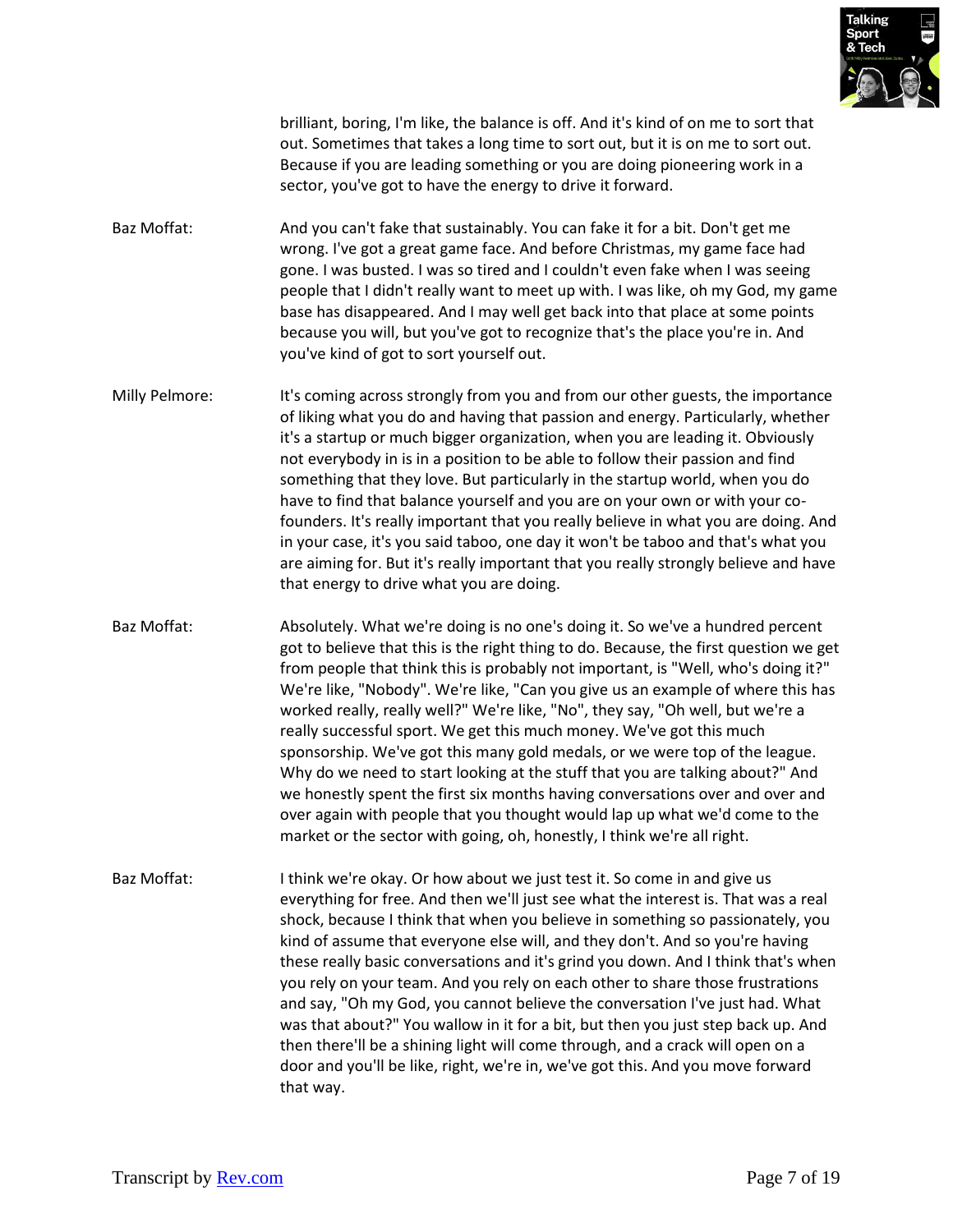

| Baz Moffat:    | But we know we are doing the right thing. And we know we're a couple of years<br>ahead of the curve. We generally do. And in a couple of years, time, the work<br>that we're doing in female health, it will just be normal. And I always compare it<br>to where mental health was five years ago. People would think twice about<br>mentioning their depression or their anxiety or their mental health issues at<br>work. But now it's really normal. It's really normal for sports people. It's really<br>normal for the workplace to provide counseling and therapy and support and<br>have the mental health first aiders, but that's taken time. Hasn't it? And<br>women's health is where mental health was.                                                                                                                                                                                                                                                                                           |
|----------------|---------------------------------------------------------------------------------------------------------------------------------------------------------------------------------------------------------------------------------------------------------------------------------------------------------------------------------------------------------------------------------------------------------------------------------------------------------------------------------------------------------------------------------------------------------------------------------------------------------------------------------------------------------------------------------------------------------------------------------------------------------------------------------------------------------------------------------------------------------------------------------------------------------------------------------------------------------------------------------------------------------------|
| Milly Pelmore: | So what's the biggest challenge at the moment with the world? We're on the<br>right path as a sector. As a sport and physical activity sector. From the<br>grassroots to the elite level, being able to talk about things like menstrual cycle,<br>menopause, pelvic floor health. What's one of the biggest challenges you are<br>going through. There's clearly a big education piece around what you are doing.                                                                                                                                                                                                                                                                                                                                                                                                                                                                                                                                                                                            |
| Baz Moffat:    | The big challenge is what I've just said. If I was going to be rude and say what I<br>thought the biggest challenge is the patriarchy. And it's The system is just<br>designed by men and the system is dominated by men. So we can have these<br>brilliant conversations lower down the tree, but the higher up it gets up the<br>tree, they go, oh no, we're all right. To we honestly have to spend that much<br>money. Can we not just do this instead? And why are we having to do this?<br>Now? We've got women doing our sport. So that's a cheap jab. Okay. So if I said,<br>what's the biggest challenge? I think it's women are woefully uneducated about<br>their body. So everyone's uneducated. Men are uneducated about women. And<br>we don't know how to start incorporating the content that we're covering into<br>sport.                                                                                                                                                                   |
| Baz Moffat:    | Because essentially women have been put into male systems. And so the system<br>needs to fundamentally change and that's a much bigger gig than getting us in<br>to do a one hour webinar. And I think that many people are like, oh, just come<br>in and talk about everything just for one hour. And then they feel they've ticked<br>the box. But again, if you look at that mental health piece, people are really<br>starting to realize how holistic the offer has to be. And how it's going to take<br>time to integrate it. So we are doing brilliant work with England netball. And<br>we're working with them for at least two years, and we're working across the<br>whole organization and it's an absolutely massive partnership and they get it.<br>And they get how hard it's going to be, how they've got to involve all their<br>volunteers, all their coaches, all their clubs and schools and all their different<br>programs. And they know it's going to take ages to put this together. |
| Baz Moffat:    | To get their head around that is quite big. And I think England netball are, and<br>there are other people doing bits and bats, but I think it's very easy to think<br>there's an off the shelf solution for it.                                                                                                                                                                                                                                                                                                                                                                                                                                                                                                                                                                                                                                                                                                                                                                                              |
| Milly Pelmore: | We talk a lot about startups wanting to work at pace, and do things quickly. And<br>the sector traditionally, perhaps doesn't work like that. But actually through<br>more and more conversations. We are understanding that you do have to meet                                                                                                                                                                                                                                                                                                                                                                                                                                                                                                                                                                                                                                                                                                                                                              |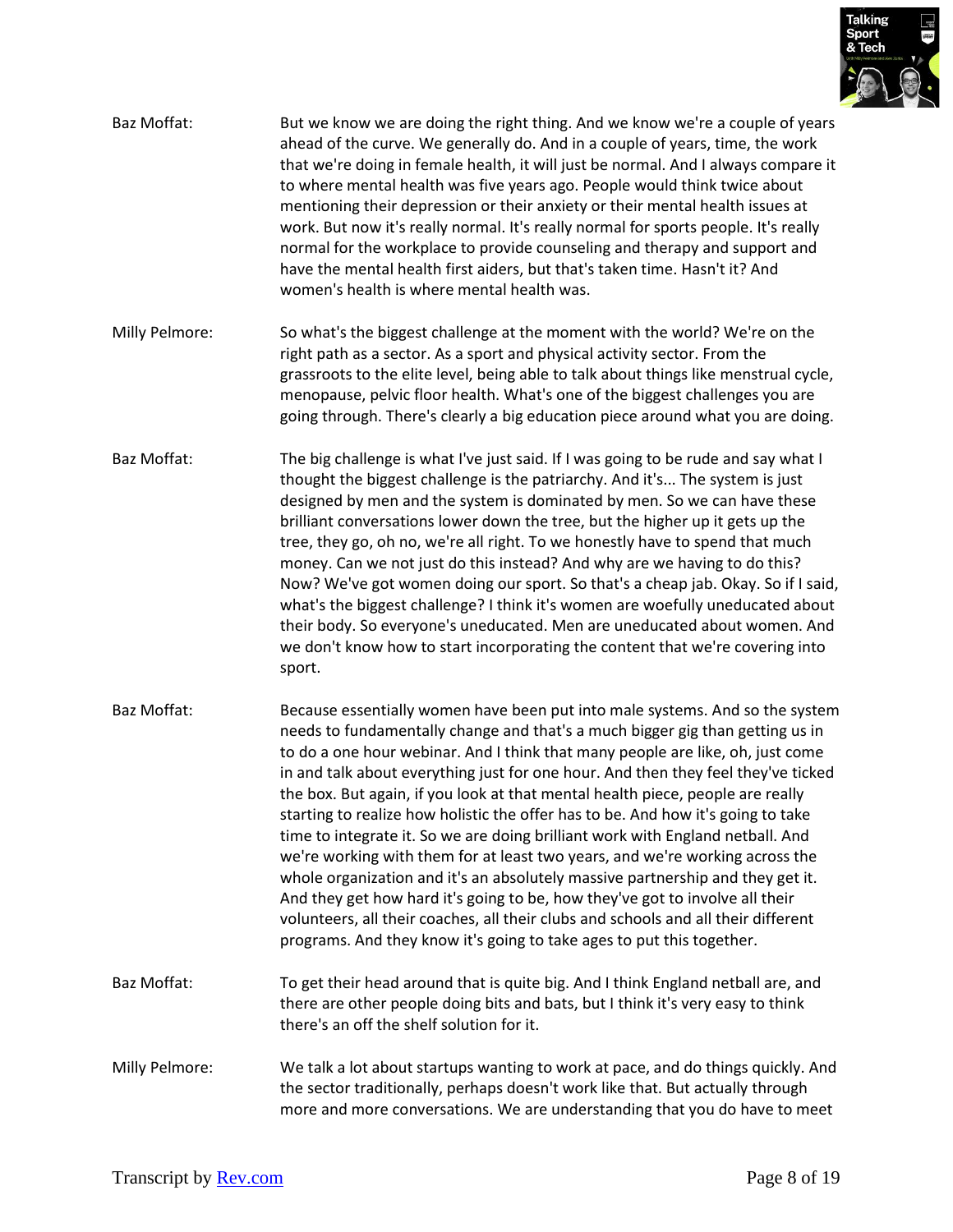

in the middle as a startup, as an entrepreneur, you have to understand that the sector doesn't move that quickly. And actually things don't change overnight. What you are talking about as a whole behavior change. It's a whole system change and that's not going to happen overnight. So whilst perhaps we would like the sector to be receptive, to taking risks and moving at speed. Actually, there is a balance between understanding it's not going to happen overnight. And it is a long term plan.

Baz Moffat: It is a long term plan. And I think I'm kind of okay with that. And I think that there's so much work to do. And that as entrepreneurs and new businesses, people always like to give you advice and say, "Oh, have you heard of this? And have you talked to this person and have you read this article?" But actually, we just put our energy where the interest is. So even if we haven't talked to the most important person in a particular charity, if they don't want to talk to us, then we're not going to waste our time talking to them. So, you go where the energy is and you do a blooming, brilliant job with whatever you are doing and you make that happen. And I think we just gather momentum and we just don't keep going if someone's keeps shutting the door in our face. We're like, "Okay, we're done, when you're ready, you come back."

Milly Pelmore: I love that going where the energy is. I'm going to take that one.

Alex Zurita: Yes. Finding early adopters, right. Is that curve of you want to find the organizations that are like, "I get it, I see it." It's about then two years of work because this is not going to be over night, all of a sudden, every coach volunteer environment that a woman is within, workplace, elite sport, grassroots sport is going to change. Right. But yeah, it's about in essence, finding early adopters. And I suppose if you're a listener that is an entrepreneur, spend the energy where you are getting that energy back. Bring the other ones on the journey, or keep the other ones coming on that journey. So they can always hopefully progress in that adoption curve. And then actually, if you're someone working in the sector really embrace it. This is I think the analogy to mental health. It's a really good crossover that whether we'd like you or not, and for the right reason, this is coming and we've got to be addressed, right.

Alex Zurita: I worked in women's football for a number of years. And I remember I can see their angle from a coach's point of view being me and an assistant coach, we got 15 under 17 players that we are trying to best prepare for a game, for a progression into a first in environment or international football. And whether you like it or not, this is a good conversation to be having. I want to touch on the role of technology. So, obviously what you have as co-founders is that human capital, is your experience, is your knowledge, whether it is professionally, academically in a elite level environment. COVID has helped the adoption of tech. And although participation levels and progress we were making had been stalled. Anecdotally, there is a piece that women in particular were quite receptive to using tech, to stay active, start a physical activity journey, the comfort of being active within your own home and so on.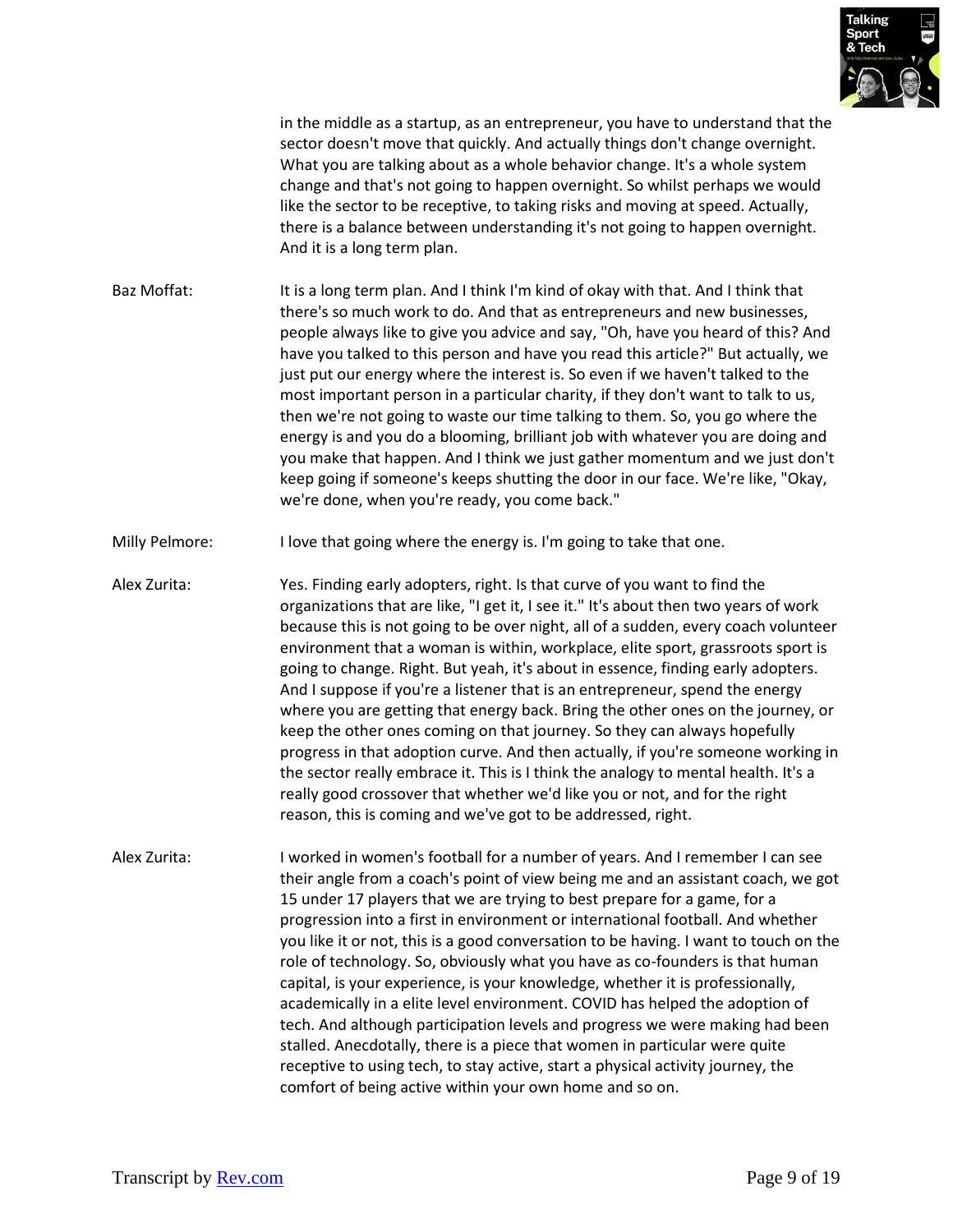

- Alex Zurita: So, what is your take on maybe the role that tech could have from an scalability point of view, right? Because there's three of you and we want this thing to lead every govern body, every grocery sport, every coach. So have you got any views around where could that be helping? And again, if you're an entrepreneur with a tech product and you got a highly engaged audience that are female,. What can you be doing in that space? But actually if you are not, then potentially this is something that you can create or bring a unique angle to your product to help get ahead of others.
- Baz Moffat: Yeah. So I think it's probably two points there. So in terms of The Well, and its use of technology, that's our next level. And when we set up our business and we had our business plan and we went out for investment, we kind of thought it might work this way. It hasn't worked the way we predicted, in any way. And actually what we have now is an absolutely brilliant consultancy business, which relies on Emma, Bella, and I going out, working with corporates and schools and governing bodies and supporting them in the work that we are doing. That is not scalable. It is not. And we are at capacity right now, anyway. So we are now looking for that next level of investment. And that's what we're working towards over the next few months. And it's getting that so that we can become scalable. So that when people go to Sport England for their funding and are saying, "Oh, we want to work with The Well", they're like, well actually we need you to be scalable.
- Baz Moffat: Because we can't work with all these governing bodies because even though every single thing we say is more or less the same. We do the same chat about the menstrual cycle. Triathlon, want it about triathlon. Football want it about football. Weightlifting want it about weightlifting. And it's subtle, subtle changes. But unless you get that communication right, it will not land with those groups. And so we are now putting together this investment deck to make sure that we can be scalable and it will be, and it has to be digital. And I don't think we were expecting to get to this place so soon. I think we were going, oh, we'll just carry on doing all the... Us doing all the content and providing all that. But it's outgrown us very quickly. I think in terms of the use of tech in the physical activity market, especially with women, I think it's brilliant, but it's not it.
- Baz Moffat: So there's lots of menstrual cycle trackers out there. There's lots of training around your menstrual cycle apps. There's things with nutrition and all that kind of stuff. And what we know is that women have to get to know their bodies. And I think that if you are reliant on even just on a step counter, like, oh, have I done my step today. But is that figure, whatever figure you've put in your head, whatever figure your watch or your phone is telling you, does that actually work for you? And it's that piece that I feel the human element comes in. So I think that all the advances in technology are fabulous, but they have to be supported with education about what we call body literacy, so that everyone knows what normal is. And then they also have a really great connection about their energy levels. How likely they are to get injured, what impact their hormones are having on their health.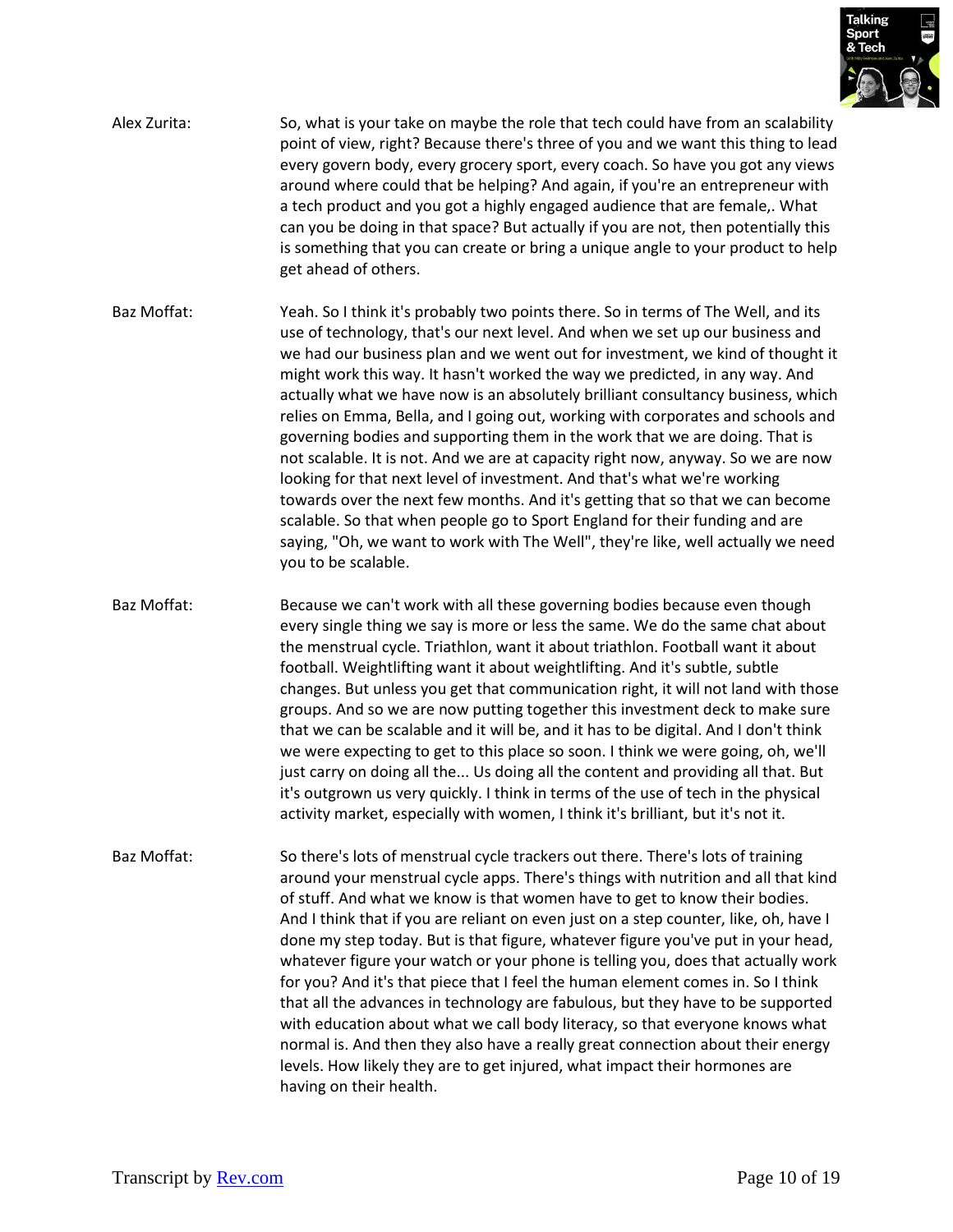

- Baz Moffat: And you don't have to be clever. You genuinely don't have to be clever or know the science behind it. It's just tapping into you and trusting you. And I think that technology can often remove that trust because it's giving you answers. It's giving you solutions and it's therefore taking responsibility away from you. So I think we have to bring back in that human element. So people know when they're hungry, they know when they're full, they know what a good weight is for them. But it's not because so, and so has told them, it's because they know that's how their body works, brilliantly.
- Alex Zurita: We often have a conversation at HQ as such around what we do in Sport Tech Hub, I suppose for colleagues in and out of the organization could be perceived as replacing off. And actually it is our view that, and I think reading between the lines that it is our view that technology is an enhancer too, right? The value of that human interaction, the value of going to that sports club, going to a specialist around a certain condition or around a certain query. Lifestyle query, whatever it might be, cannot be replaced or light for life replicated. But it is the ability to tap into, in this instance, I suppose women, at scale at the touch of a button, on demand, as and when they need it. So there is a fine balances, isn't there? Around actually, how can this be a tool or technology be a tool, however, we should eradicate the fear that this is a replacement for.
- Baz Moffat: Yeah. And I think for some people they don't necessarily see it as a fear, as a replacement for. They welcome it, because it means, oh, if you've got this tech, it means I don't actually have to have any conversations with these people. Because I can just see when they're on their period, or I can see what symptoms they're having. So I don't have to have the conversation, but the conversation is the golden bit. And that's the bit where you get to understand your athletes and you get to understand the women that you're working with. And I think that the tech can help have those conversations, but it cannot replace them.
- Milly Pelmore: I think that what you've said there is key with the work you are doing in this space and wider, is exactly that. It helps the conversation. It kick starts it. I'm an athlete. I do use tracking apps. I also talk to my coach about my menstrual cycle and he uses it as a kick starter for the conversation. What we don't want to do is get to a point, whether it's grassroots or elite level. We don't want to ever get to a point where the patriarchy see that we are sorted in this space now. Because we've got an app and they just need to read the app and go, oh yeah, Milly is at this stage in her cycle, she can do that training. That's not what we're aiming for. So the whole education piece, the conversation is as important as the tech that helps it.
- Baz Moffat: Yeah. And it core short kits, which are kind of packed whether they're in toilets or in kit bags where you provide girls and women with sanitary products that they'll need, if they come on their period unexpectedly. It's kind of a classic example. We're talking with a lot of sports people were like, "Oh yeah, we've got sponsorship or we're working with a brand and we're going to get core short kits. We're going to give it to all the girls and we're going to put it in the coach's bags. Great, what education are you doing around that? And they're like, "what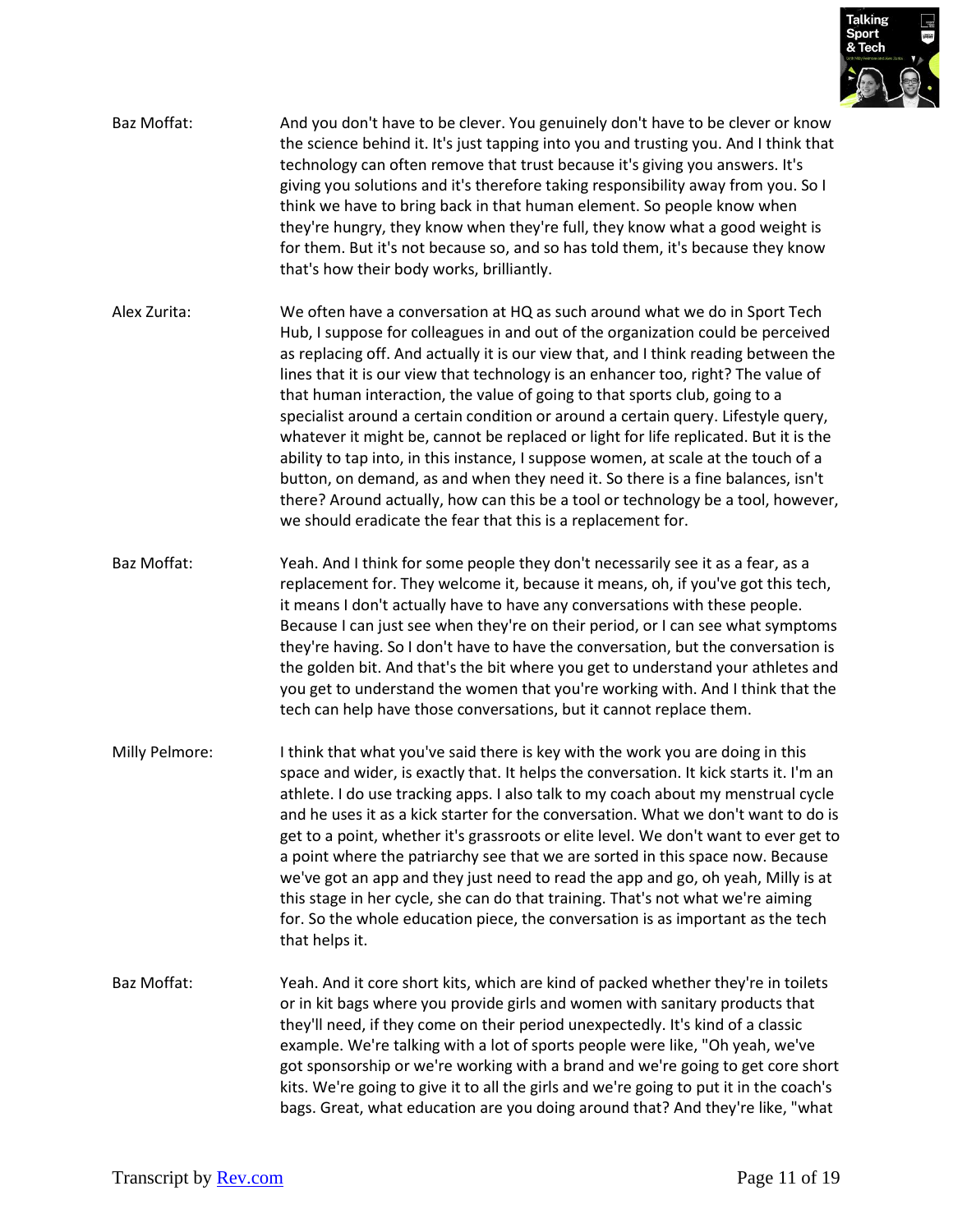

you talking about?" I'm like, well, you can't just give out. If you imagine yourself, coaching your girls and someone suddenly rocked up with a bag of tampons and sanitary pads and gave it to you. You'd be like, what am I supposed to do with ease? The coaches need the education, say a hundred core short kits at however much they are ahead is a very easy budget line to sign off.

- Baz Moffat: It's a product it's tangible. It's like, oh, we're going to reach this many girls and it's going to cost this much to replace them. I get it. The education bit is a bit, that is at the moment, seems to be forgotten or just not considered. If you don't educate, if you don't get the education piece in first, it's not sustainable. It's not sustainable and change won't happen. And we're in this for the long term, we have to do it right. We can't just come in with the next app and the solution or the best core short kit. This will get everyone sorted. There isn't a fix because everybody's lived experience of their bodies is totally different. And so for some people... Some people will never come on their period unexpectedly and they'll never come on their period unexpectedly on a football pitch or on a park run. So that's not going to make any difference, but they might have knee pain or their breasts might hurt. Or they might leak sometimes when they're doing double unders or whatever it might be. And so that's why we have to just change the whole system.
- Milly Pelmore: And I'm somebody listening to this and I'm that energy within my grassroots organization, my governing body, wherever I might be. And I've got the drive to go against the norm and change it. What do you need from me?
- Baz Moffat: That's brilliant. And we get that. And we get a lot of women who are really enthusiastic. Either because they've had a lived experience themselves of some kind of women's health issue or it's happened to their daughters or someone really close to them. And go for it, start trying to make those changes. But you also need to surround yourself. Like I said, at the start, you need to surround yourself with brilliant people that are going to provide you with that energy because honestly it might not land well. And you might go to a committee meeting and you might say, "Oh, I've noticed that not every toilet in the girls loo has a sanitary bin or why are sports bras not on our kit list." Or whatever it might be. And people go, well, we can't afford it. Or it's underwear, no one cares.
- Baz Moffat: You're just shut down. And that's why you need to come into our community or follow us or work with us or find like-minded people that keep you going. Because when you are really passionate about something, you always believe everyone else is. But actually when you take one step outside of this world, that I'm in, people don't get it and that can knock you down. And it's really hard to just keep driving stuff all on your own. I think that's why, but women are brilliant at working together. And I really interestingly in this space that we're in, although sport is clearly competitive and clubs are competitive with each other. I do feel that women's health is potentially one of the areas where collaboration will be really key. And I think people are really open to collaboration. And I think that this school can't afford for us just to go in for them.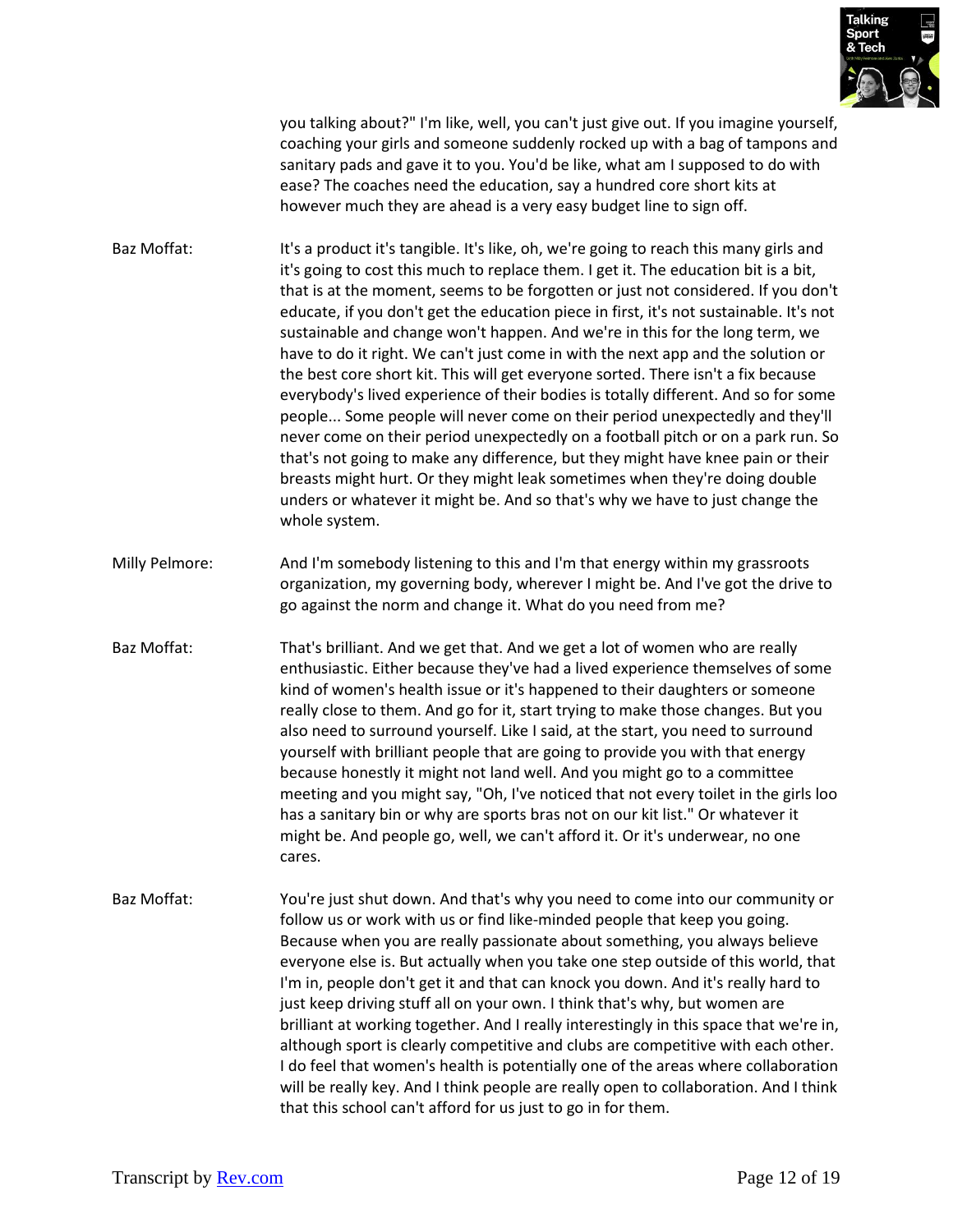

- Baz Moffat: They're like, oh, well, we'll join up with all the local schools and we'll all... And they wouldn't necessarily do that, if they were going to get a masterclass in tennis or a masterclass in football. They'd be like, we want to keep that information to ourselves. But I feel with women's health, we are at such a low place. Really, very few people are doing very much at all. So everyone's starting from basics. We've got so far to go. If we are all doing it on our own, it's going to take ages. It's going to take absolutely ages. Whereas actually, if we start collaborating, sharing good practice, working out what's going well, what the issues are, what are people finding that is working? What if people have tried, but hasn't worked. It will really accelerate the rate at which we progress. And I do feel that women like collaborating and it's almost the thing that's like, oh no, we will share good practice and we will work together. So I think collaboration is absolutely key.
- Alex Zurita: I've got one in terms of a follow on to that, which is, what is the role of a man ally? Because obviously you talked in there around women collaborating, obviously lived experiences come into play. Your own as a growing teenager, becoming a woman, you might be a mother. You might have seen relatives going through those phases, menopause, for example, and all the sibling and so on. So, but what is the role I'm interested to know? What can we do? How can we support those conversations? How can we instigate those conversations or trying to create that change?
- Baz Moffat: Yeah. So it's fundamental because most girls and women will be coached by men, not all, but most. And father's often a key part of their relationship with their daughter is sport. We want to keep that going. And men generally have had one lesson in year eight on the biology of a female and how not to get her pregnant. And that's kind of it. And that's the only lesson directors of sport in the top girls' private schools in the country will have. And so it's really key that we bring the men up, the men are educated as well. And we put on a webinar at the start of this year and it was our classic webinar, but we just put in brackets at the end for men. Right? So up until that stage, I don't know, 5% of our audience have been men, because we put in brackets for men, please come along, you're welcome. We had 600 men sign up for this webinar. And I was like, why have you not come before? But it's because we needed to invite them. And they were the local coaches of the under twelves rugby team or like a badminton coach.
- Baz Moffat: They had people from all over the world and they were really receptive. And they were like, "Oh, thank you. You have now given me permission. And you've given me a space where it's okay to learn about topics that if I'd not come to this, I'd have been seen as weird or inappropriate." Because it's private, isn't it. And it's stuff that you'd be like, how do I talk to them about their sports bras. Especially in this day and age where everyone's so worried about getting things wrong, or being accused of things for us, it's about, we need to create a safe space where men can show up and not be embarrassed about not knowing anything and not being embarrassed about asking silly questions.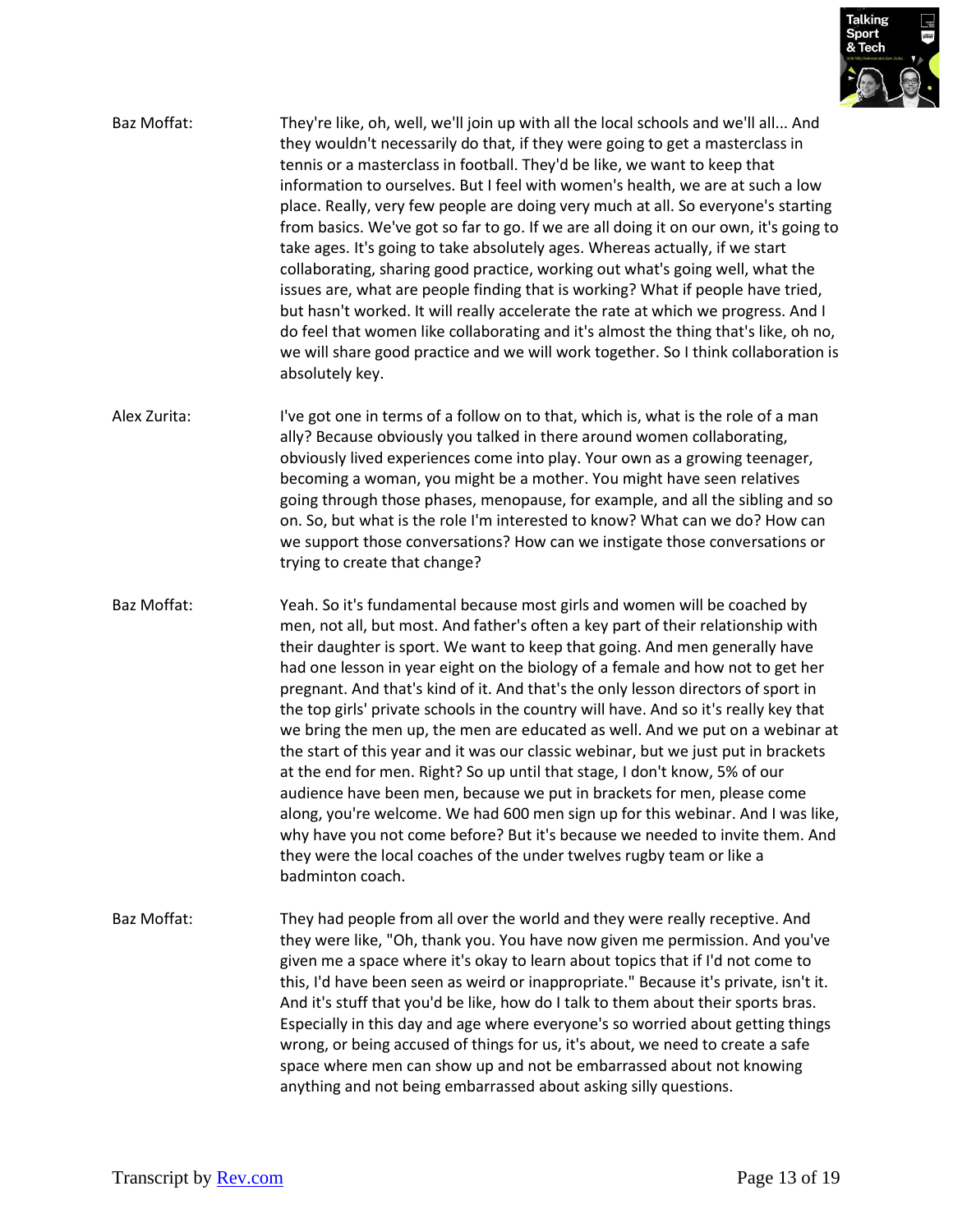

- Baz Moffat: And that's on us. We have to create that safe space for them. But also, I think men need to be open and they need to say, "Right. I actually, I need to learn this. I need to learn what on earth are these girls going through during puberty? What does it mean? And I need to be able to set, create an environment where I go to them and say, I'm going to get this wrong. I'm not going to have all the language. I'm probably going to be as embarrassed as you are, but I really want to help you because I don't want you to drop out of sport. And I know that for some of you, these things are going to be uncomfortable. I don't want you to stop. So let's try and work this out together." You do not need to be an expert. You don't need to do a degree. It's just being open, isn't it? And being able to have a conversation, but we a hundred percent, the men need to come on this too.
- Milly Pelmore: And I think it's broader than just the specific space that we're in. We're talking that The Well is focused on women's health in sport there's work to do at all sorts of levels within sport. But actually the conversation is so much broader than that, which in turn will help the conversations within sport. Take our director of sport at expensive girls school, who's probably had that one lesson in year eight. And that's the only time he's really spoken about periods, except for perhaps an awkward time where he had to buy his teenage girls something in the supermarket. But actually if in the workplace we are more open about it. If schools were more open about it, then men and women will grow up and the topics won't be so taboo. So, hopefully I don't want to put you out of business, but hopefully in 30 years time, stuff like this isn't needed so much because it's just part of our conversation, not just focused on this specific element in sport, it's just there.
- Baz Moffat: And I got this lovely message from a swimming coach in Utah. I've got no idea how she's come across us, but she's a coach of an elite group of teenage swimmers in Utah. And she sent me this message on Instagram saying, "I have to share it with you because no one else is going to get it. But I know that you will." And she was at this swimming meet and they'd done their practice in the morning. And they were all having lunch together. It was four or five girls, four or five boys. And one of the girls had a hot water bottle on her tummy. And one of the boys says, you all right? What's going on? And she's like, "Oh yeah, it's my period." And she said it underneath her breath. And he's like, "Sorry, I can't hear you." And he wasn't being annoying. He just couldn't hear her. And she's like, "Oh, it's my period." He's like, "Sorry?" And the friend said, it's her period.
- Baz Moffat: And he was like, "Oh, I'm really sorry to hear that. Is there anything that I can do to help?" And the coat was like, "Oh my goodness, this is amazing. This next generation coming through don't care. It's normal." And I think we've got to have faith in that. We've got to have faith in the young people coming through where they're fine. They're fine. They're fine. And we need to sort ourselves out. Don't we?
- Alex Zurita: I feel like it's almost like safeguarding in coaching where there's a requirement. Surely we got to start contemplating some of those immediate actions, right?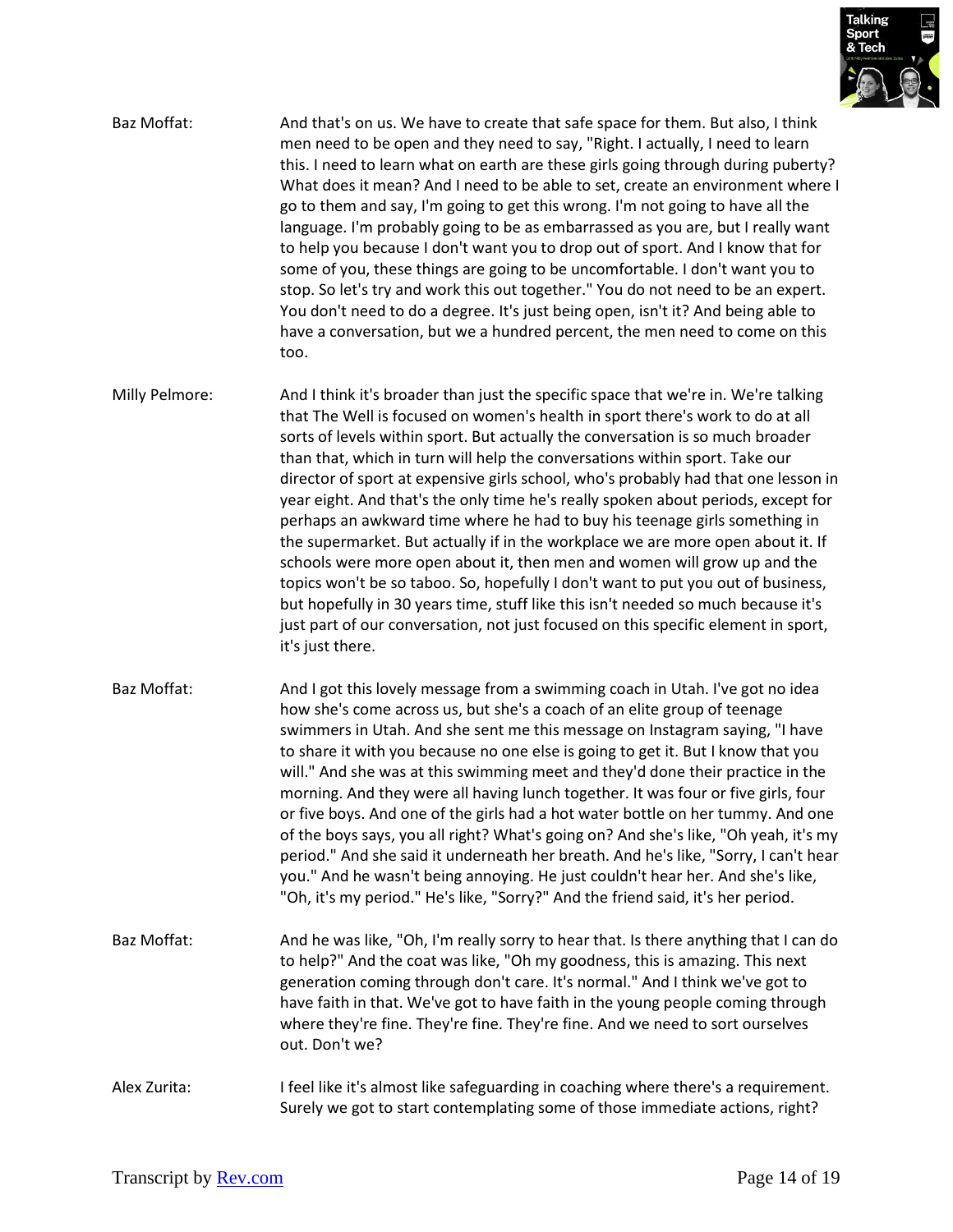

Because again, going back to my own lived experiences of being a coach. Actually, I've got a duty of care for those 15, 17 players that are under 17. That yes, I'm trying to help them progress into first team environments or potentially international environments. Or just actually just keep playing sport because you enjoy it. You've got a community circle. You've got a social circle that you continue to thrive in. So I almost feel like as a coach I had to do coaching qualifications and DBS checks. And I have to safeguarding training. This is surely got to be part of that conversation at the earliest stage.

- Baz Moffat: And you've hit the nail on the heads. It is, but until it becomes a duty of care issue. So our prediction is that in the next couple of years, an athlete is going to sue a coach or sue a governing body because they're on hormone replacement therapy in their twenties, because they haven't started their periods, because their coach has this set mindset about you need to be a certain weight. We're going to train you this hard. You can only eat this amount. So the stories are coming out now, young women who have osteoporosis in their twenties and the research is backing it up. But no one's gone that far, but we're talking about lawyers are coming to us and talking with us about what's happening in the sports. And they're like, it is not going to be long before lawyers are going to be following around track athletes, triathletes, weight categorized sports and saying, you know that this isn't okay.
- Baz Moffat: We find it ridiculous that to learn anything about girls and women, you have to do a special course. And there aren't very many of them, you have to get a special qualification. Even at university. It's a specialist topic in a week of special populations, which will be diabetes, old people, disability for women will be part of that week. But it needs to be part of every single coaching qualification. And we are working on that. We're working at that strategic level to kind of get a standard organized, but it's silly, isn't it? That we're in 2022 and this is the conversation we're having and people going, oh yeah, why isn't it in coach level one and why isn't in coach level two. And why does people that coach children not actually have to know with any of this? So it is a duty of care and we know enough now, 20 years ago, we didn't know enough. We didn't know that what happens when a girl, when you don't get your period, what happens when they're undereating. But we know it now.
- Baz Moffat: And so therefore, a hundred percent is a duty of care. And I think people are starting to wake up to that. Like you say slowly, but it's okay, they're coming, it's starting to happen. And we are having brilliant conversations. We really are. And I think that it's a really positive space to be in.
- Milly Pelmore: I think the beauty of what you do is that it translates to all levels. Which we're going to a fair bit about perhaps more elite level sport, but actually it trickles right down to, we know at London sport, we're all about getting more people active. And we know recent researchers come out that says it's around 50% of teenage girls drop out of sport around puberty because for a whole host of reasons. One of them being, they just don't really know what to do with their body and what's happening. So the education piece, you are doing it with the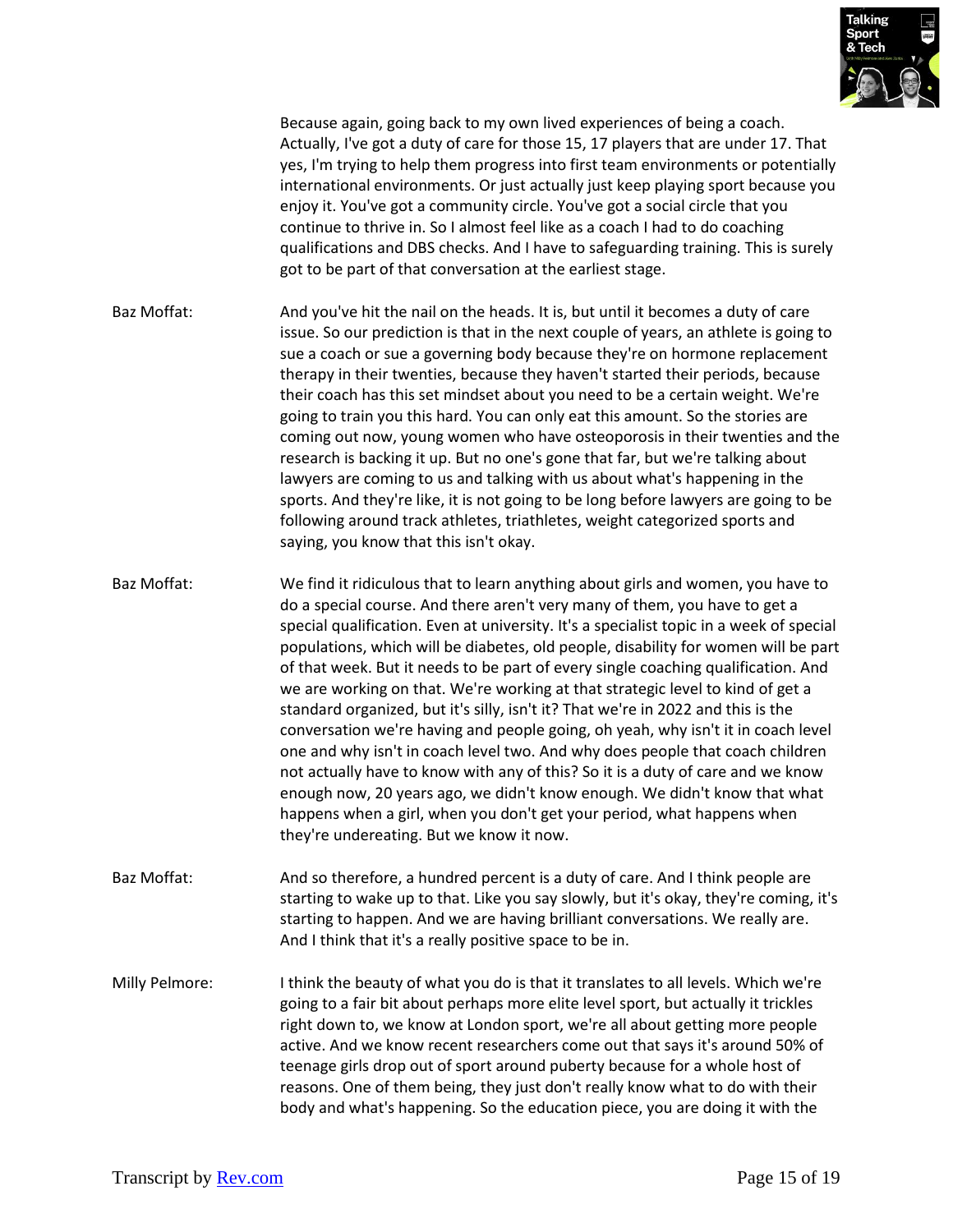

governing bodies, with schools, with grassroots organizations that's going to have an effect at the top level and at the teenage girl who just wants to go for a swim and know that she can get out if she needs, or how to use a tampon.

- Baz Moffat: Yeah. And I think the participation piece is huge and the biggest dropout is in puberty and girls just are dropping out in droves and it's never been tackled with a female lens. It doesn't necessarily just have to be physiology. It will be safety. The female piece is really significant and that has to be incorporated into any offer and getting rid of those barriers that but it's not a barrier. The logical step is, oh, they come on their period and therefore they're getting embarrassed. So they have to leave. So we'll give free period products. It's not that, it's bigger than that.
- Milly Pelmore: I just want to dial back to something you said quite early on about the three of you, kind of your co-founders quite cleverly, specifically chosen for your skills and credibility within what you do. How important do you think it is that on something you are embarking on with these taboo inverted commas subjects, having a team who do have that NHS background, the clinical background, the real expertise in it, you're going against the norm. You're trying to break down these barriers, but you can say, we really know what we are talking about. Is that important?
- Baz Moffat: Yeah, I kind of think it is. I think it's fundamental to be quite honest because I think we know the evidence base, and we know the science. We're coming from a place of authority and also all of us have worked with hundreds and thousands of women actually trying to get them to do what we are now trying to change a sector on. I think I know authenticity is such an overused word and it's so cliched, but you have to have authenticity and you have that from your knowledge. And I think you can't fake it. And I think that we don't want to fake it. We're not faking it, we're doing this right. And we know we're doing it right. And we know that because of all our studying and our research and all that kind of stuff. So I think if you're going into this space, yeah, you have to be authentic with it.
- Baz Moffat: So we work with quite a lot of brands. And they will come to us with a marketing piece and they just want to create content. And it's like, but you're not changing. What's going on. And it's that? It's like, okay, well let's do this properly. And you come to us because of who we are and what we've done. And there are plenty of people out there who know what we know, but it's really important, I think, especially in this space, going back to what Alex had just said about that duty of care. Yeah. We have a duty of care to get this right. And I think we have to have had the experience that we've had.
- Milly Pelmore: Yeah. Completely. And I think that's really useful advice for entrepreneurs in the sector, setting up their business. Whatever it might be as a big drive at the moment to use artificial intelligence, but actually having a co-founding team where you've got the brilliance and the skills to set up the technology. But then you've also got someone who's an expert in [inaudible 00:45:24] to health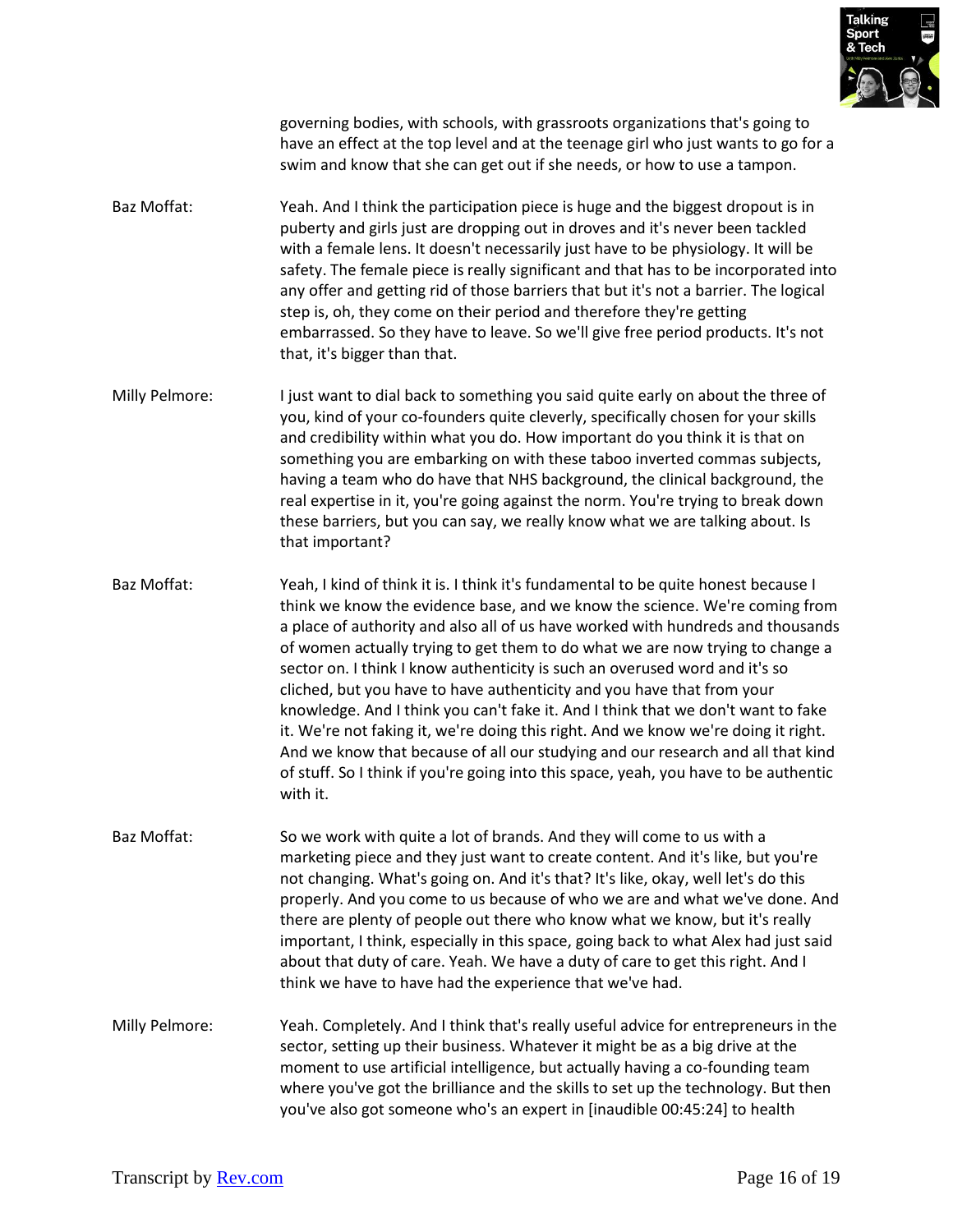

problems. That's going to be the winning formula is putting that together. So that between you've got that magic.

- Baz Moffat: Yeah.
- Milly Pelmore: Brilliant. Well, it's time to move on to our quick fire questions. So this is where you have 60 seconds to answer as many questions as possible. And at the end of the series, we will see which guests has come out on top. So Baz, your chosen topic is pelvic floor health.
- Baz Moffat: Correct? I can speak for 60 hours on this. I've got 60 seconds.
- Milly Pelmore: I know that our colleague had fun researching these. And I think that in itself is an education piece. We've now got one more person who knows more about pelvic floor than they did before. So true or false people of all ages can be affected by pelvic floor problems.
- Baz Moffat: True.
- Milly Pelmore: According to the NHS, what fraction of women experience problems with their pelvic floor during their lifetime?
- Baz Moffat: One in three, but that's wrong.
- Milly Pelmore: Okay. We'll give you that. What is the technical name for a doctor who treats patients with pelvic floor disorders?
- Baz Moffat: Gynecologist.
- Milly Pelmore: A Urogynecologist, maybe half a point.
- Baz Moffat: Okay.
- Milly Pelmore: True or false pelvic floor problems only affect women?
- Baz Moffat: False.
- Milly Pelmore: Correct. Who has the larger pelvic cavity men or women?
- Baz Moffat: Women.
- Milly Pelmore: Correct. How did Kegel exercises get their name?
- Baz Moffat: From somebody called Mr. Kegel.
- Milly Pelmore: Yeah. Give you that. What is the urogenital hiatus?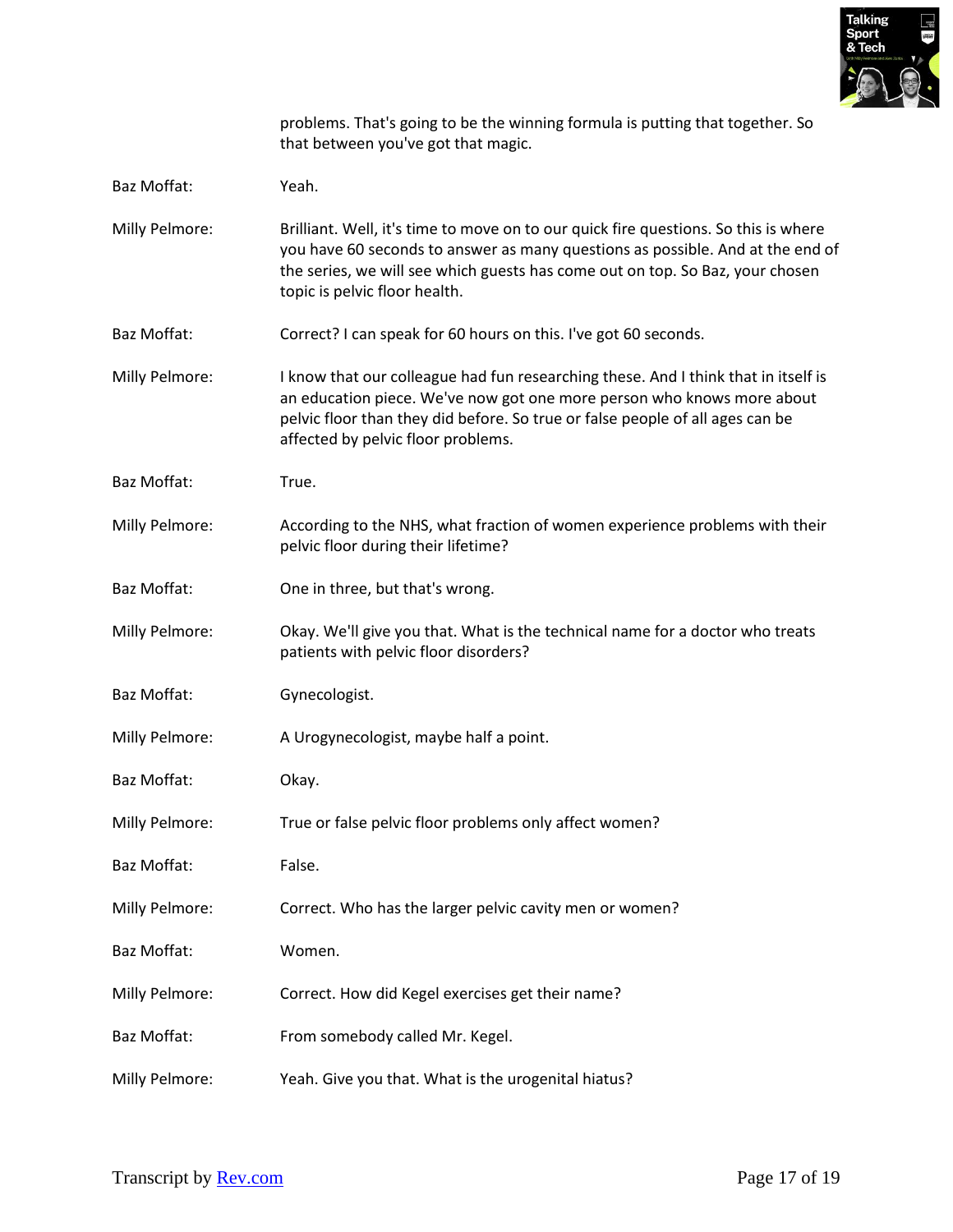

| Baz Moffat:    | Oh, I don't know.                                                                                                                                                                                                                                                                                                                                                                                                                                                                                                                                                                                                                                                                                                                                                                                                                                                                                                                                                                                                                                                                                                         |
|----------------|---------------------------------------------------------------------------------------------------------------------------------------------------------------------------------------------------------------------------------------------------------------------------------------------------------------------------------------------------------------------------------------------------------------------------------------------------------------------------------------------------------------------------------------------------------------------------------------------------------------------------------------------------------------------------------------------------------------------------------------------------------------------------------------------------------------------------------------------------------------------------------------------------------------------------------------------------------------------------------------------------------------------------------------------------------------------------------------------------------------------------|
| Milly Pelmore: | It's a gap in the pelvic floor through which through urethra passes. Name us<br>three symptoms of pelvic floor issues.                                                                                                                                                                                                                                                                                                                                                                                                                                                                                                                                                                                                                                                                                                                                                                                                                                                                                                                                                                                                    |
| Baz Moffat:    | Stressing continents, prolapse and constipation.                                                                                                                                                                                                                                                                                                                                                                                                                                                                                                                                                                                                                                                                                                                                                                                                                                                                                                                                                                                                                                                                          |
| Milly Pelmore: | What is the name of the NHS app, which can be used to help people strengthen<br>their pelvic muscles.                                                                                                                                                                                                                                                                                                                                                                                                                                                                                                                                                                                                                                                                                                                                                                                                                                                                                                                                                                                                                     |
| Baz Moffat:    | Squeezy and it costs three pounds. And it's really good.                                                                                                                                                                                                                                                                                                                                                                                                                                                                                                                                                                                                                                                                                                                                                                                                                                                                                                                                                                                                                                                                  |
| Milly Pelmore: | Brilliant. Time is there. There we go. Thank you, Baz. Thanks for coming on the<br>podcast.                                                                                                                                                                                                                                                                                                                                                                                                                                                                                                                                                                                                                                                                                                                                                                                                                                                                                                                                                                                                                               |
| Milly Pelmore: | Alex.                                                                                                                                                                                                                                                                                                                                                                                                                                                                                                                                                                                                                                                                                                                                                                                                                                                                                                                                                                                                                                                                                                                     |
| Baz Moffat:    | Milly.                                                                                                                                                                                                                                                                                                                                                                                                                                                                                                                                                                                                                                                                                                                                                                                                                                                                                                                                                                                                                                                                                                                    |
| Milly Pelmore: | Well, I really enjoyed that episode. I think I had to remember, at times, that I<br>wasn't just having a chat with Baz over a glass of wine and that we were<br>recording a podcast to put out. But a really rich conversation. Couple of things<br>to pick up on. Baz really highlighted the importance of the education piece,<br>alongside all of the work they're doing, whether that's educating leaders within<br>the sector or women on their own bodies. I really liked her idea of going where<br>the energy is. And we're at that time with topics like this, where there are those<br>pockets of driven people within the sector. And it's really important that for her<br>as a founder, she goes to where those people are and doesn't let herself get<br>driven down, perhaps by those that are less receptive. She also mentioned how<br>important it is that we see tech as an enabler alongside either understanding<br>your body. So not just relying on an app, but also kind of interactions with<br>human coaches. We talk a lot about making sure that tech doesn't replace the<br>human workforce. |
| Milly Pelmore: | And I think Baz brought that out really nicely and really sees tech as supporting<br>what they're doing, but not being it. I think she said, it's not the solution, it's just<br>part of the solution. And I think that comes across in all of the work we do at<br>Sport Tech Hub is how we integrate tech seamlessly with the in person world.                                                                                                                                                                                                                                                                                                                                                                                                                                                                                                                                                                                                                                                                                                                                                                          |
| Alex Zurita:   | So for me, the two key drivers that command in such a reach conversation,<br>there's lows in there. And I hope whoever is listening to the episode can, should<br>take a least one thing from that. For me, the two things where common thread<br>with other guests, surrounding yourself with people that share that vision, drive,<br>aspiration with you but have a diverse set of experiences, knowledge and skills.<br>Really making sure that you've built, in essence, a safety net, a supporting<br>network that can help you through those stages of growth. In this instance,<br>within a business. The second key point was be prepared, be happy, be                                                                                                                                                                                                                                                                                                                                                                                                                                                          |